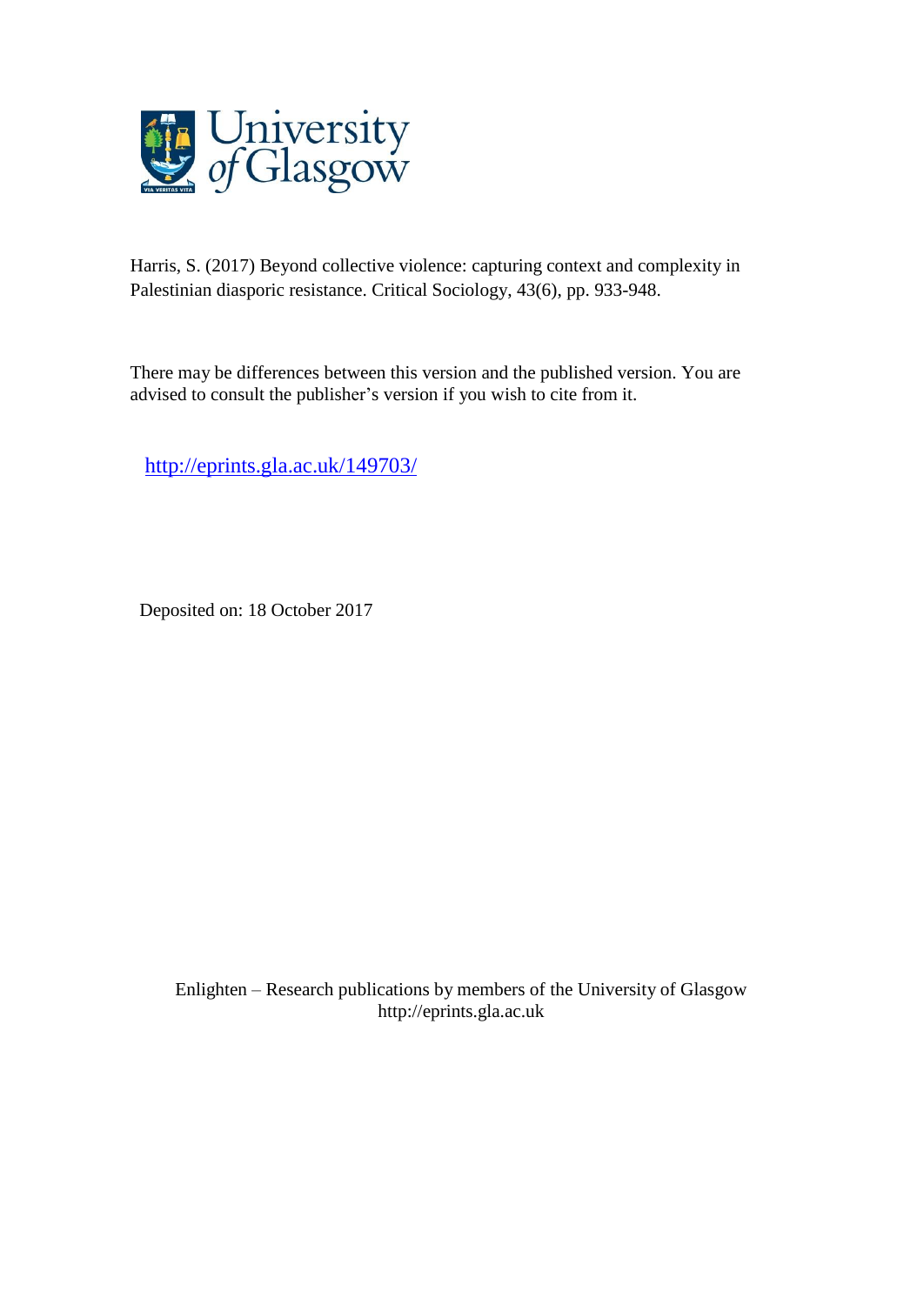# **Beyond Collective Violence: Capturing Context and Complexity in Palestinian Diasporic Resistance**

### **Scarlet Harris**

University of Glasgow, UK

### **Abstract**

Approximately 50 percent of the world's Palestinians reside in the diaspora, territorially disconnected from occupied Palestine, but no less part of a population so often associated with political resistance. This article asks: how do Palestinians living in the UK express resistance to the military occupation of their homeland? In what ways are such expressions of resistance shaped by social processes specific to such a context? It makes the case for a more nuanced analysis of resistance amongst Palestinians living in the UK, framed by understandings of (post)colonialism. Through a qualitative analysis of ethnographic interviews with Palestinians residing in Manchester and Edinburgh in 2013, I begin by outlining a postcolonial context in the UK characterized by an Orientalism that Palestinians are forced to negotiate. I then spotlight 'storytelling' as an important instance of everyday resistance within (post)colonial settings, suggesting that storytelling might allow Palestinians to negotiate their resistance against the various constraints of life in the UK. The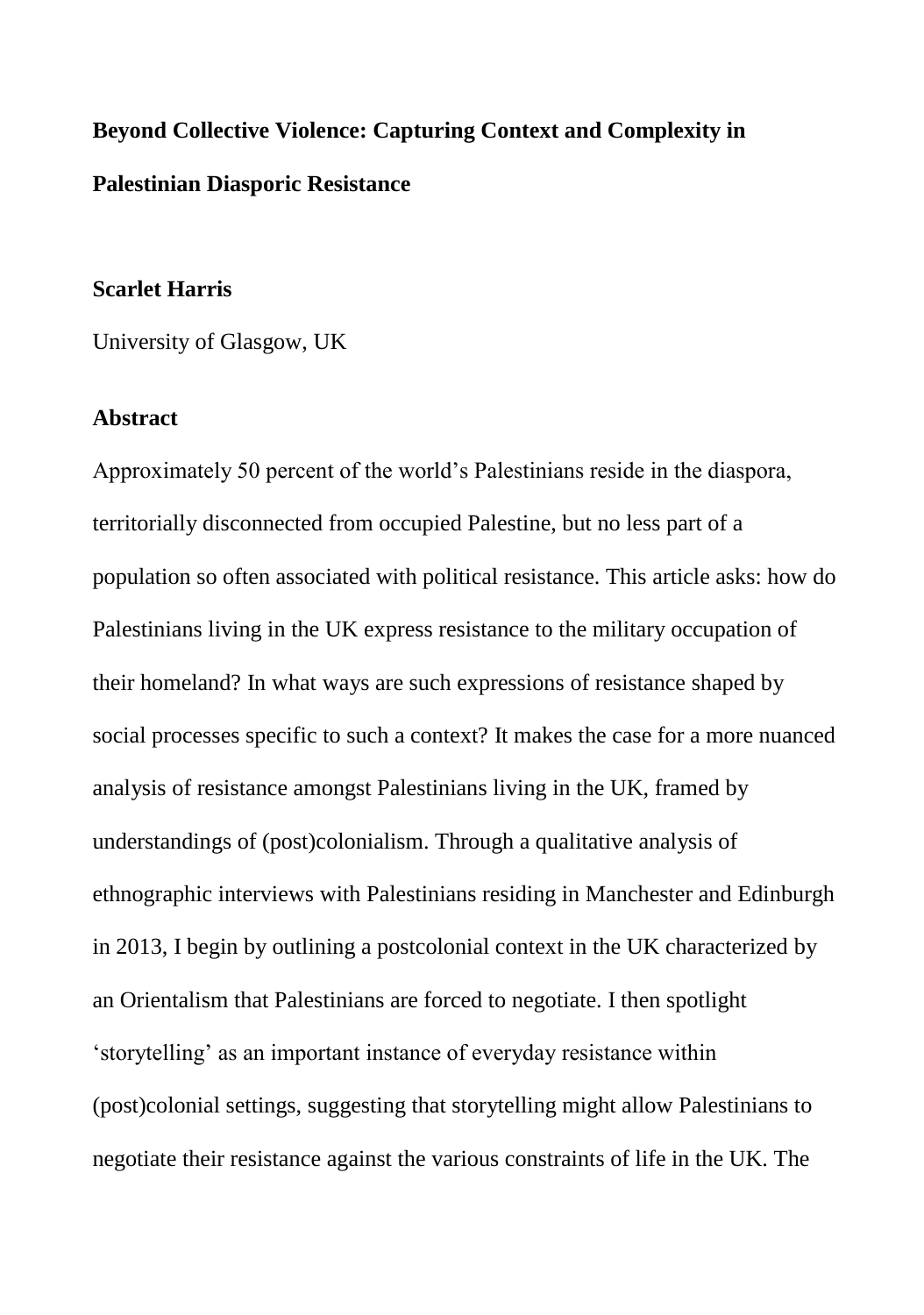findings challenge notions of 'violence' and collectivity traditionally associated with Palestinian resistance, pointing towards a need to reconceptualize everyday diasporic resistance in light of often complex, context-specific interactions.

## **Keywords**

diaspora, everyday resistance, Orientalism, Palestinian resistance, postcolonialism, sociology, storytelling, violence

## **Introduction**

The idea of resistance gets content and muscle from Palestine; more usefully, resistance gets detail and a positively new approach to the microphysics of oppression from Palestine. (Said, 1992: 125)

Famous for their 'steadfastness', Palestinians have been the subject of swathes of sociological research, and their resistance to decades of military occupation has, unsurprisingly, captured the imagination of the Western academy. Unfortunately, the canonical literature continues to favour the extremities of resistance: cultures of violence, identities of armed struggle and the making of martyrs are just a few examples (Nakhleh, 1971; Peteet, 1994; Abufarha, 2009; Khalidi, 2010). Such grandiose concepts are without doubt alluring, but how much can they tell us about the nuances of resistance for Palestinians living in the UK today?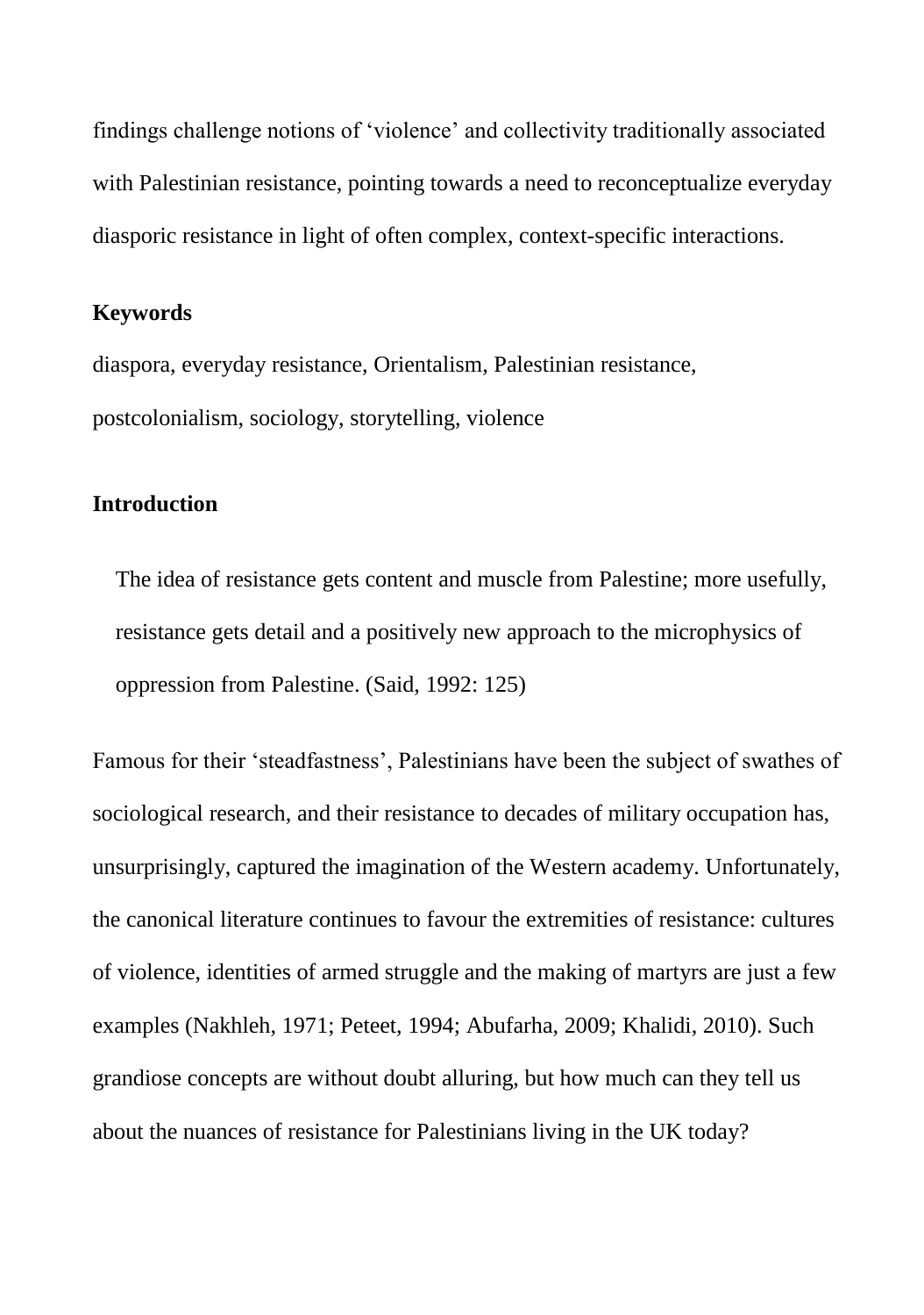A number of scholars have attempted to make clear that unarmed Palestinian resistance has existed in times of armed conflict as well as during so-called 'peacetime' (Said, 1992; King, 2007; Hallward and Norma, 2012). Furthermore, Palestinian resistance has never been limited to the antagonist's territory and, if anything, the sort of Palestinian resistance that gained notoriety in the West was born in exile (see Khalidi, 2010). Despite this, everyday experiences of Palestinians in the diaspora have generally been neglected. This is especially true of those Palestinians living in the Western hemisphere whose stories, perhaps seeming less 'exotic' than those of their eastern counterparts, we rarely hear. Developing the idea of diasporic resistance, this paper asks the following: in what ways do Palestinians living in Britain today – distinct in both time and place from the Palestinian resistance movements that dominate the literature – resist the Zionist project facilitating the continued military occupation of their homeland? How do social processes specific to a contemporary British context – but intimately linked to Britain's historical relationship with Palestine – affect how this resistance is expressed? In exploring these questions, I hope that I might problematize the recurrent association of Palestinian resistance with violence and instead highlight a fundamental multiplicity of resistance as a socially and historically mediated phenomenon. Before attempting to explore the contemporary terrain of what Gilroy (2004: 125) describes as a 'postcolonial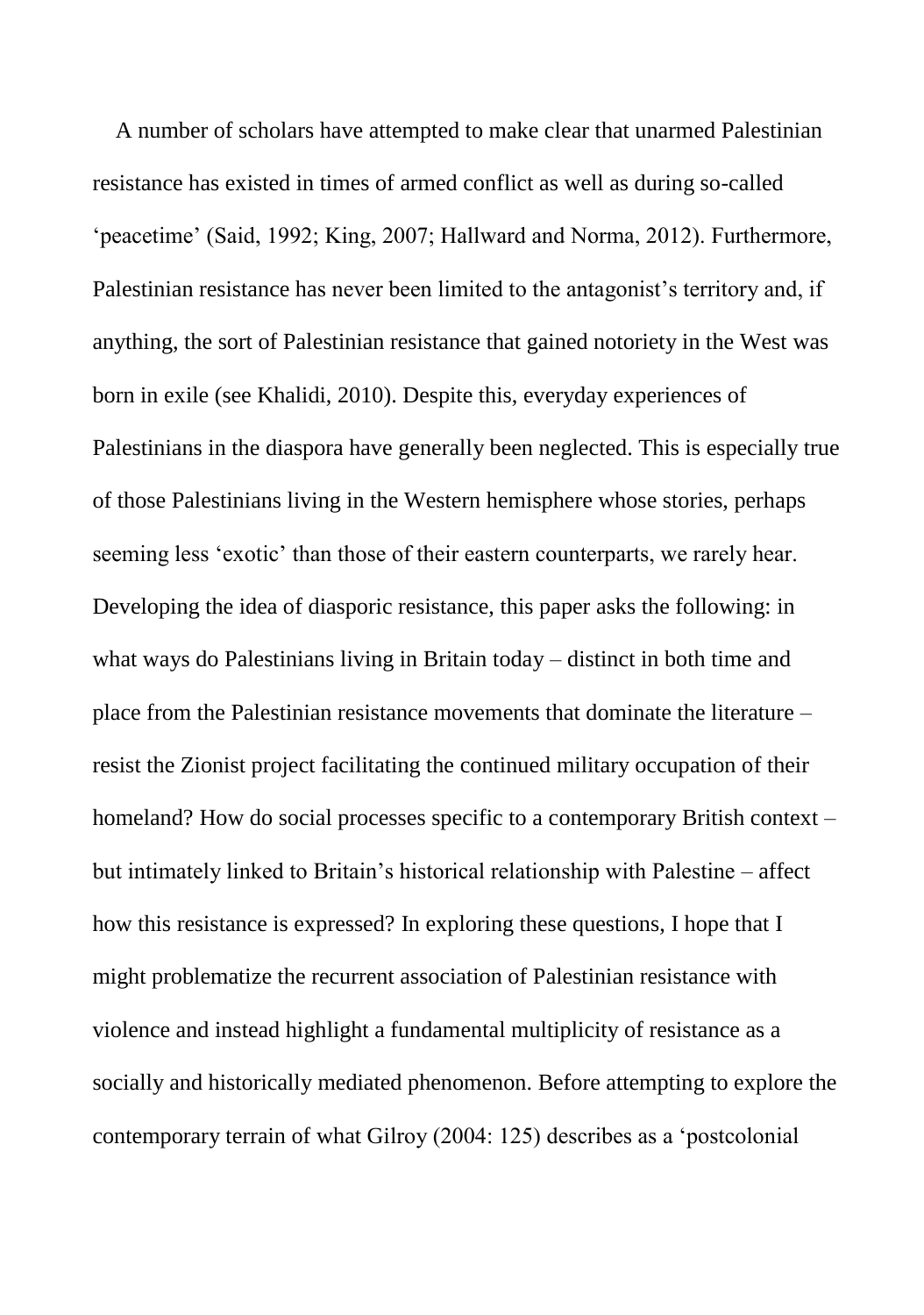melancholia', let us briefly outline the historical specificities of Britain's relationship with Palestine and the Palestinians.

Britain's involvement in Palestine began following the First World War and the fall of the Ottoman Empire. Under the rule of the British, a series of ambiguous promises by British officials gave credence and support to the idea of a Jewish homeland in Palestine. The 1917 Balfour Declaration was one such promise, '[taking] for granted the higher right of a colonial power to dispose of a territory as it saw fit' (Said, 1992: 16). Later ratified by the British Mandate for Palestine, it marked an 'alliance between British Imperialism and Zionism which both sides gained from' (Avnery quoted in Sabbagh, 2012: 45). The ambiguity of the terms of British support for Zionism meant Britain was absolved of much of its responsibility for a conflict that in 1948 culminated in the withdrawal of Britain from occupied Palestine, the declaration of the state of Israel and the forced displacement of hundreds of thousands of Palestinians. For Palestinians, this was the year of the *Nakba.*<sup>1</sup>

In relation to Palestine, then, Sivanandan's (2008) statement that 'we are here because you were there' holds true: we can trace the UK's complicity in the settler-colonial project of Zionism to the continuing displacement of Palestinians from their homeland, many of whom arrive in the UK in search of a better life for themselves and their families. As Sivanandan (2008) re-iterates, 'colonialism and immigration are part of the same continuum'. I use the phrase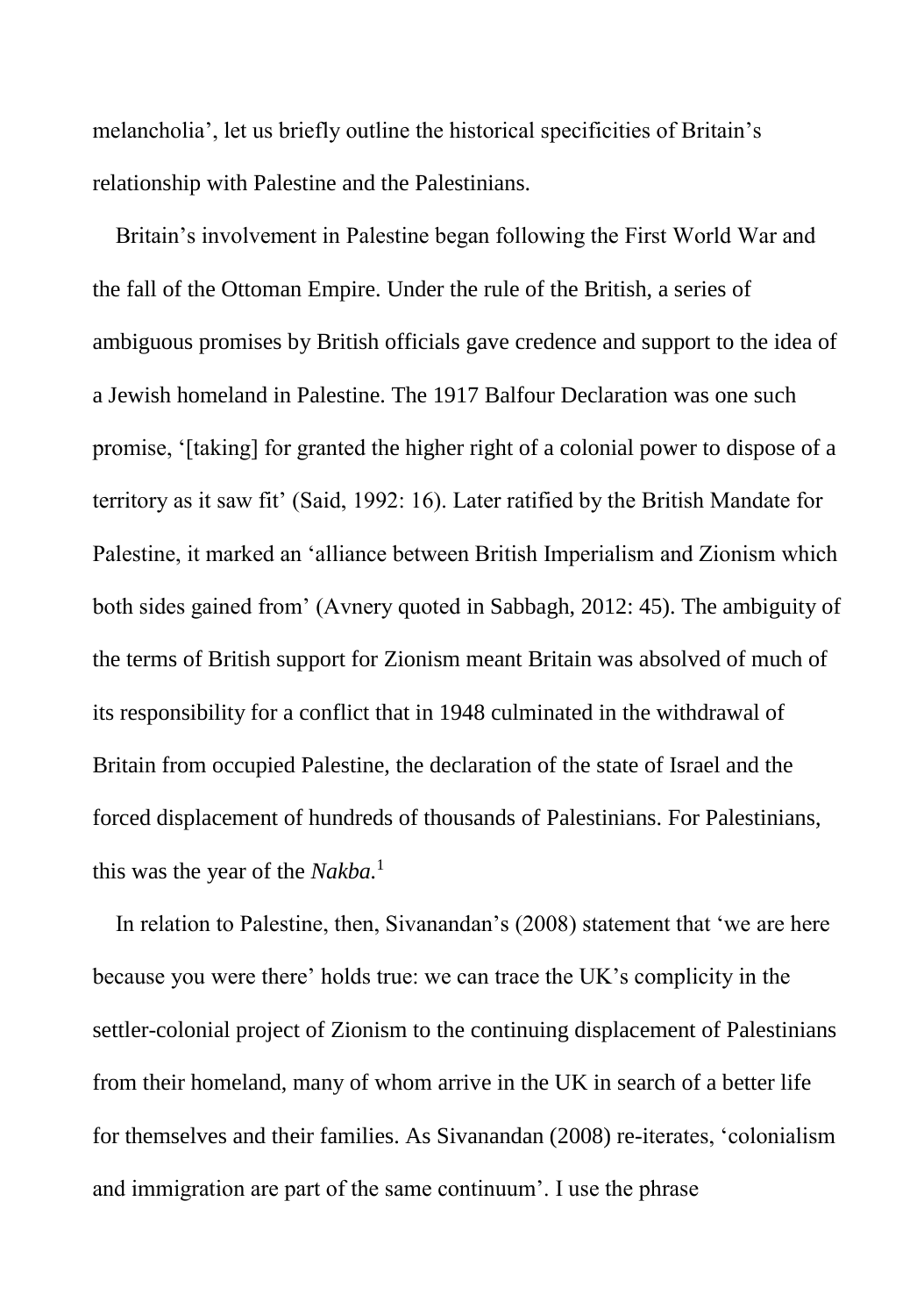*post*colonialism loosely and with particular reference to Gilroy's conception of a 'postcolonial melancholia' (Gilroy, 2004: 125); a Britain that is struggling to reconcile the brutality of its colonial history with a very real multicultural reality in the wake of declining imperial power, the repercussions of which will be touched upon. Of course in relation to Palestine and elsewhere, the UK is still deeply implicated in projects of land and resource appropriation, occupation and displacement. The UK's continued arms deals with Israel (Smith, 2014) are just one reminder that when it comes to Palestine, whilst perhaps less physically present, we are still very much 'there'.

Based on a series of ethnographic interviews, I make the case for a reconsideration of how resistance operates for Palestinians living in the UK. I begin by attempting to outline some of the postcolonial parameters of life in the UK as talked about by those I met, before touching on 'storytelling' as a modality of resistance within this context, often obscured by a focus on 'violence' in the canonical literature. I explore the relationship between particular (post)colonial social processes and 'storytelling', asking whether, and how, such a context might circumscribe expressions of resistance for Palestinians living here.

My argument, then, is located at the nexus between the various sections: a necessary reconceptualization of Palestinian resistance in the UK. A more nuanced analysis based on context-specific understandings of the *interactions*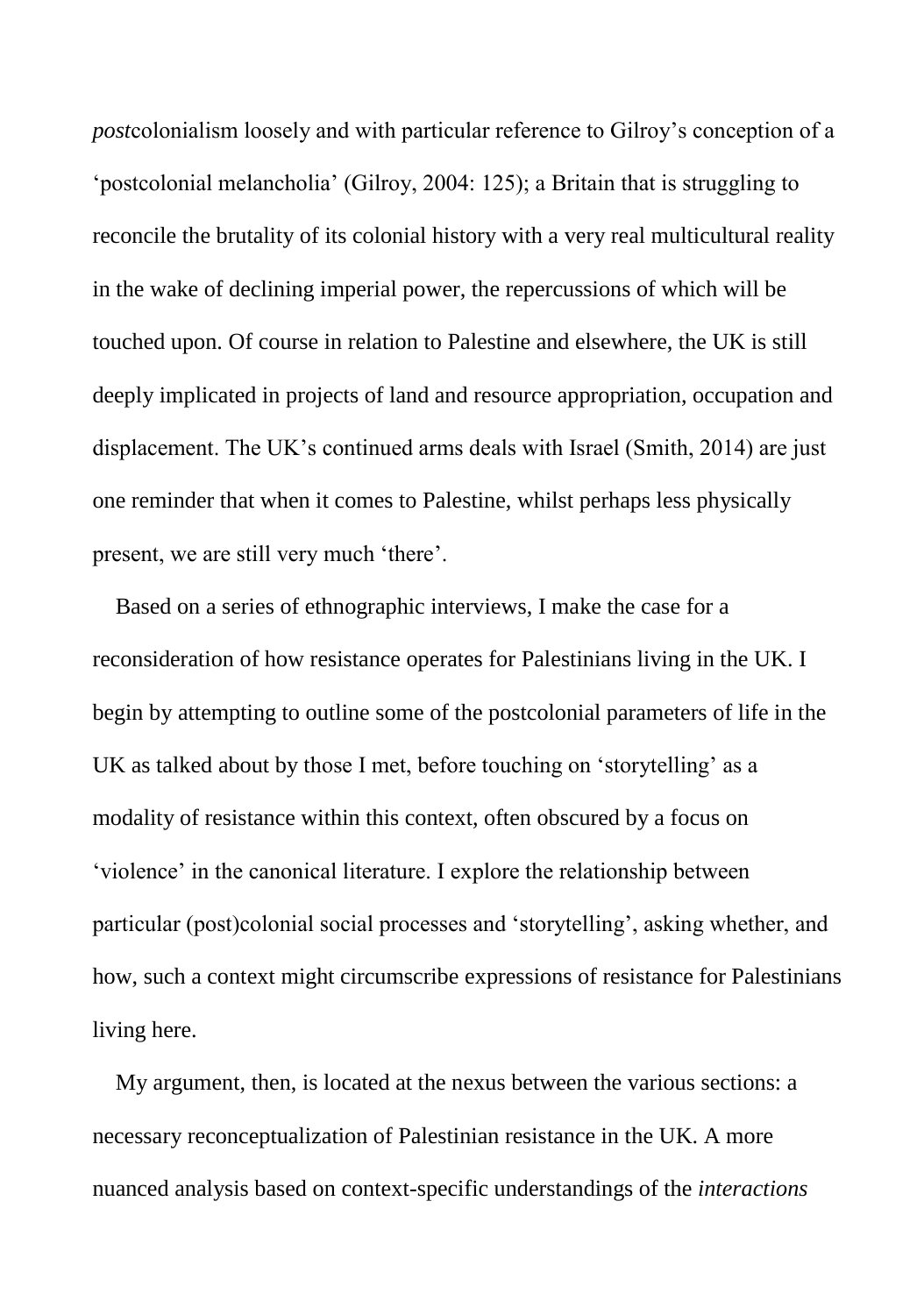between social and historical processes at various levels opens up the space for this. Most importantly, it points towards practices of expressing resistance which challenge traditional notions of resistance as collective and inherently 'violent'.

Interviews were conducted with Palestinians residing in the two major UK cities of Manchester and Edinburgh in the summer of 2013. Whilst previous research with Palestinian diaspora communities has tended to focus on those in the North-West and South of England (see Long, 2006; Matar, 2006), my chosen locations allowed me to both contribute to, but also to extend, said research into Scotland, where Palestinian communities are smaller, receiving comparatively less attention. Further, although this study does not attempt to draw comparisons, differences in the demographics of the two cities lent themselves to a more varied sample. Participants were selected through theoretical sampling (Glaser and Strauss, 2004), with 10 ethnographic interviews conducted in total; seven participants were male, three were female. I unequivocally acknowledge here the limits of conducting a small-scale ethnographic study; I do not attempt to generalize the findings from this research, but I hope they might serve an indicative purpose and provide a point of departure from which traditional notions surrounding Palestinian resistance can begin to be problematized. Participants ranged from 20 to 50 years of age and came from a variety of occupational backgrounds, from taxi-drivers to students. I characterize the interviews as ethnographic due to their informal nature, as well as my established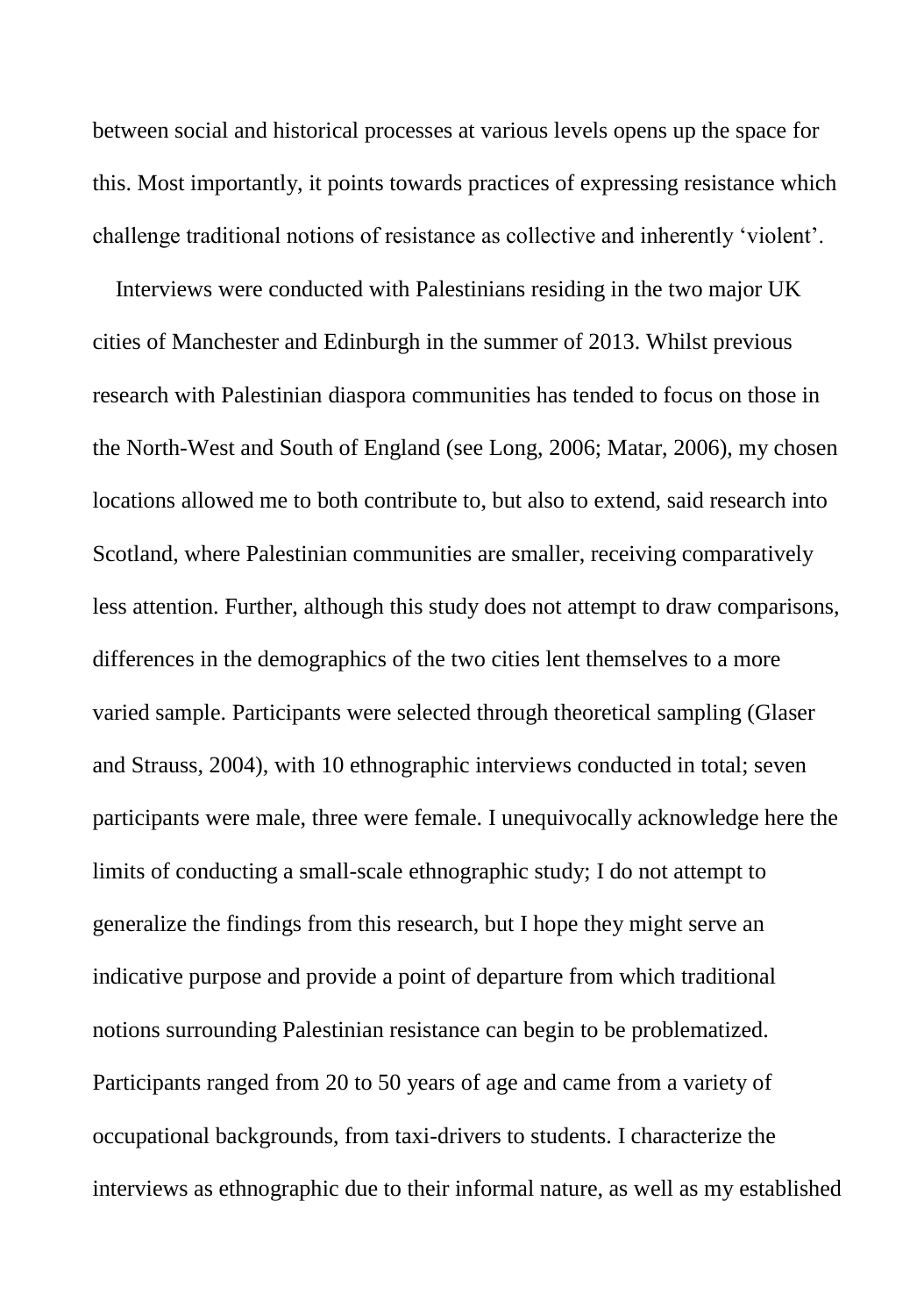and ongoing relationships with some participants through activist networks. The unbounded nature of interviews accommodated at least a degree of researcher 'reciprocity' (Oakley, 2004: 264) which played an important role in creating an environment appropriate to discussing what Swedenburg (1995: 27–8) rightly describes as 'a geographic/academic area … so emotionally and politically overcharged'. Similarly, interviews drew on notions of narrative sociology (Maines, 1993) in a broad sense, calling for an understanding of the sociological importance of narrative. Telling a story can be an 'invitation to bond' (Maines, 1993: 21) but stories can also be understood as 'social acts' which respond and speak to social conditions. Paying attention to narrative reminds us that sociologists, 'as social beings too' (Burawoy, 2013: 280), construct stories as interpreters of the social world, and indeed reflexivity remained a central tenet throughout the research process.

# **Toward a More Nuanced Understanding of Palestinian Diasporic Resistance**

*The Question of Palestine* (Said, 1992) has been a focus of social and political enquiry for decades. At first glance, scholarly writing on Palestinian resistance seems to be in abundance, but it tends to focus on two major strands at the expense of a more holistic approach: first, the role of political organizations in shaping a Palestinian national identity centred around armed struggle (Sayigh, 1999; Khalidi, 2010), and second, the resistance of the intifada ('uprising') years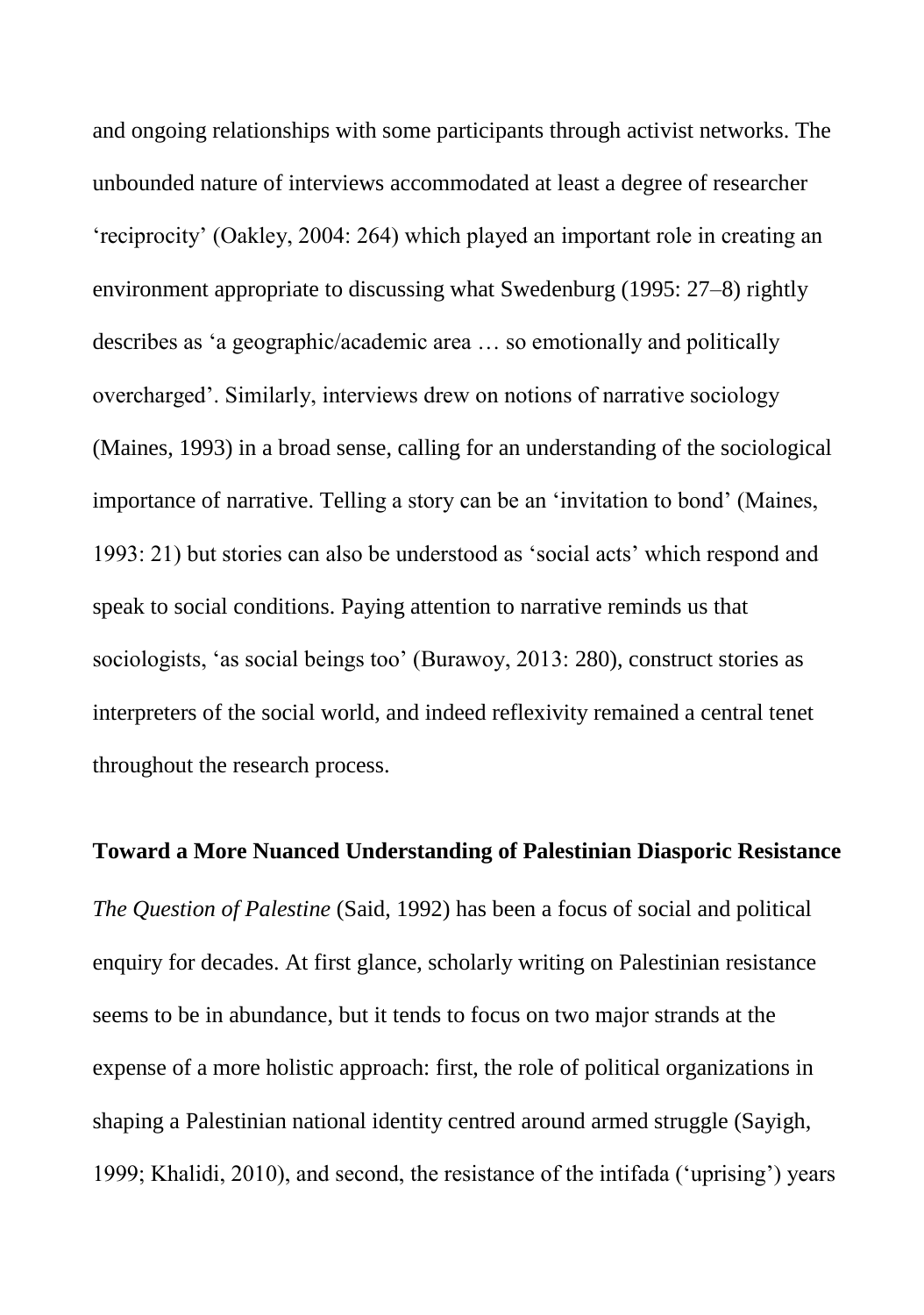(Peretz, 1990; Peteet, 1994; Baroud, 2006; Abufarha, 2009). The title of Nakhleh's 1971 article, 'The Anatomy of Violence: Theoretical Reflections on Palestinian Resistance', neatly captures the central concern of earlier, preintifada writings which often saw the Palestinian resistance movement of the time as a 'textbook case for the study of violence as a phenomenon in the political realm' (Nakhleh, 1971: 186). This focus on 'violence' continued with the advent of both intifadas despite the centrality of unarmed civil disobedience in both (King, 2007; Hallward and Norma, 2012), and the changing contemporary character of the Palestinian political leadership (Rabbani, 1996; Johnson and Kuttab, 2001; Khalidi, 2010). As a historically demonized population, there remains a distinct lack of first-hand research with actual Palestinians (Swedenburg, 1995: 26) which is surely only exacerbated – particularly in relation to diaspora communities in the West – by such a fixation on violence and the propensity for macro-political approaches. But even within ethnographic research, Kelly (2008: 353) argues that there has been a tendency towards 'over-determining violence' at the expense of the mundane which, in reality, characterizes the vast majority of time and experience in contexts of political conflict. Certainly, major ethnographic accounts from both intifadas reinforce Kelly's concerns; Peteet's (1994) ethnography of Palestinian young men during the first intifada draws together themes of bodily violence, ritual and masculine identity, whilst Abufarha's research conducted after the second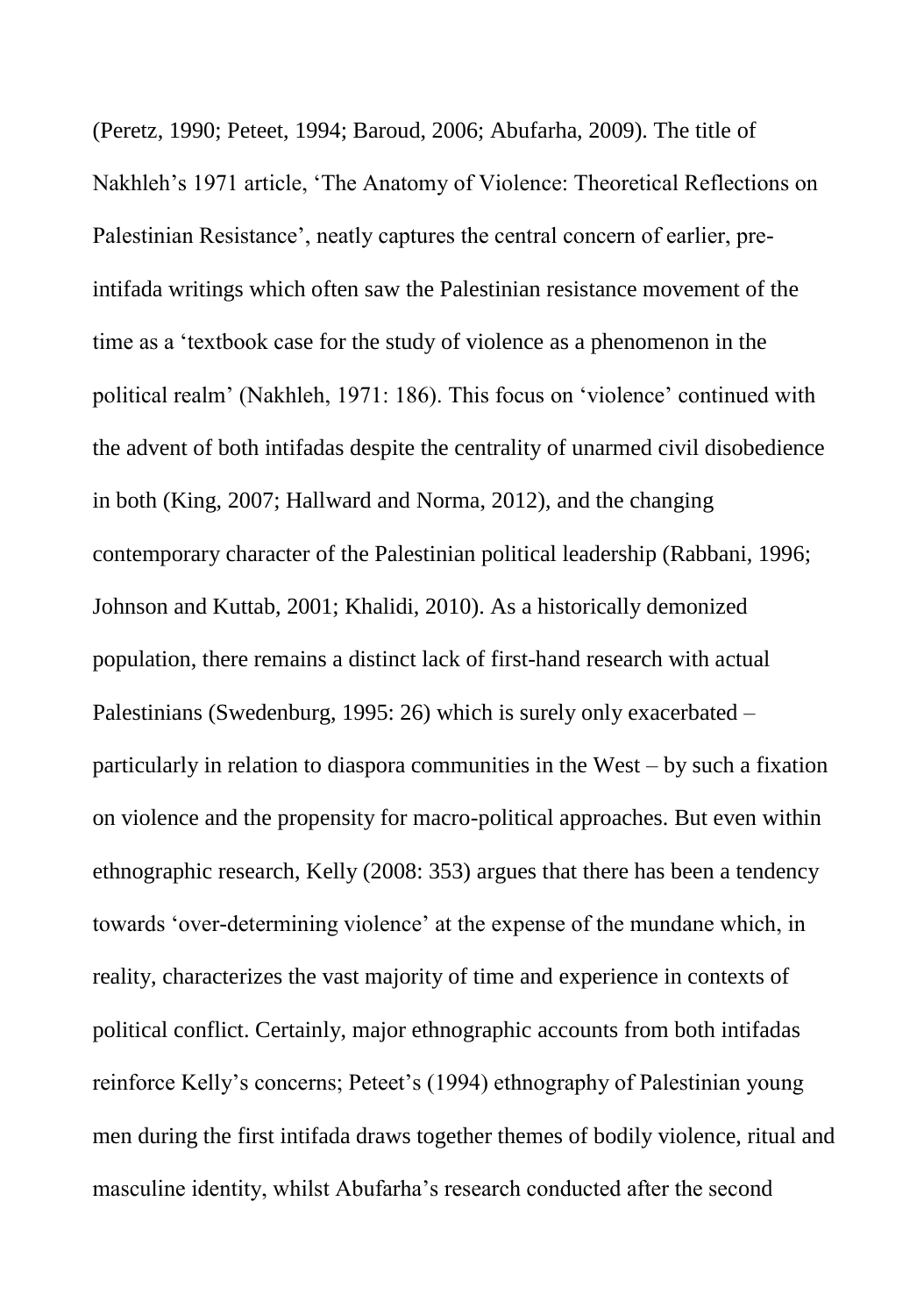intifada takes 'martyrdom operations' – in Western terms 'suicide bombings' (Abufarha, 2009: 2) – as its focal point. Meanwhile, Kelly goes on to suggest that 'an examination of the ordinary is just as important as the apparently extraordinary or exceptional' (Kelly, 2008: 353). I argue, then, that much of the canonical literature has tended to focus on violence at the expense of the 'everyday'. In doing so, expressions of resistance are decontextualized and dehistoricized. I suggest that an antidote to this might be found in applying a postcolonial analysis to everyday expressions of resistance.

A postcolonial perspective is uniquely situated in helping to make sense of the socio-historical context of the occupation of Palestine, but it also helps to reveal the complexities inherent in colonial relations, including the resistance of the colonized and its translation into a British context. Fanon (1986: 17) wrote of the Black man's sense of 'self-division' under colonial rule, while Said's (2003) theory of Orientalism exposed a long history of Western myth-making concerning the Arab 'other'. The colonizer constructs the colonized in ways that profoundly affect senses of self, but the 'story' of the colonial subject – who they fundamentally are, where they belong – is a highly contested terrain.

Whilst the image of kaffiyeh-clad *shabab*<sup>2</sup> dominates the popular imagination, there remains a significant body of research which highlights the diversity of modalities of everyday resistance both within and outwith Palestine. Music (McDonald, 2013), graffiti art (Parry, 2010), and naming traditions (Masalha,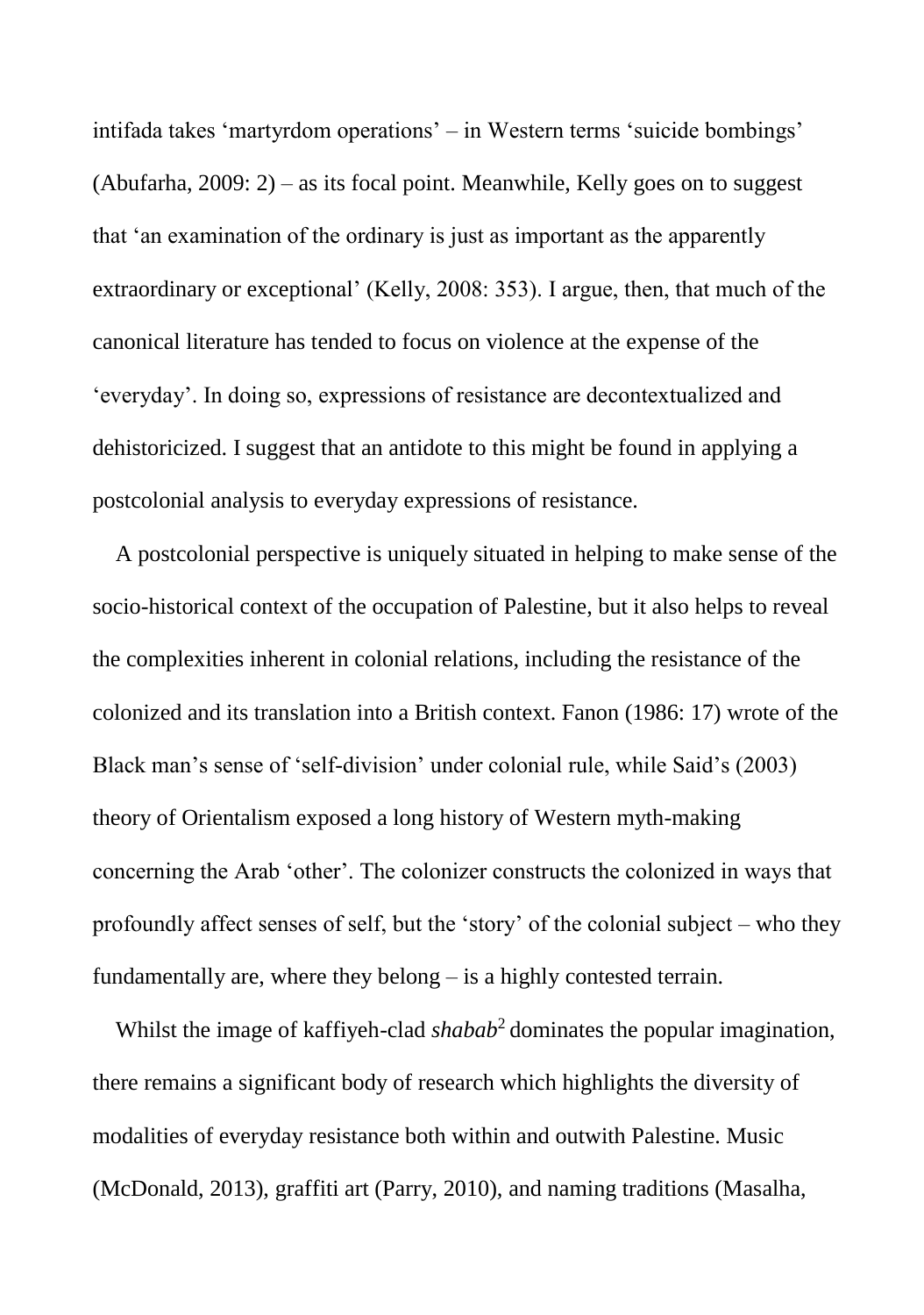2012) have all been explored, but it is the 'storytelling' elements of literature (Harlow, 1987; Said, 1993), oral histories (Masalha, 2012) and narratives (Khalili, 2007) that appear to speak most to those concerned with the legacy of colonialism and concurrent anti-colonial resistance.

Harlow (1987: xvii) contends that Palestinian literature can play a role 'alongside the gun, the pamphlet, and the diplomatic delegation'. Similarly, in *Culture and Imperialism,* Said (1993) explores the instrumentality of literary forms in both colonial enterprises and in concurrent resistance and *de*colonization. As part of 'national culture', storytelling 'organises and sustains collective memory' (Said, 1993: 260). Storytelling can thus re-assert indigenous national identities and culture as much as it can marginalize them. This cultural expression of resistance, Said (1993) argues, continues long after the establishment of newly independent, 'postcolonial' states.

As the work of Khalili (2007) and Masalha (2012) suggests, oral storytelling also constitutes a vital part of Palestinian claims-making. Khalili's (2007) writing on 'mnemonic narratives' in Palestinian refugee camps exemplifies storytelling as a social practice, its purpose and content slippery and shifting in light of wider social processes, reminding us that whilst 'where there is power, there is resistance' (Foucault, 1978: 95–6), resistance is always dynamic. Making an even more explicit link between anti-colonial resistance and oral traditions, Masalha (2012: 213) describes oral history as a 'decolonizing methodology' in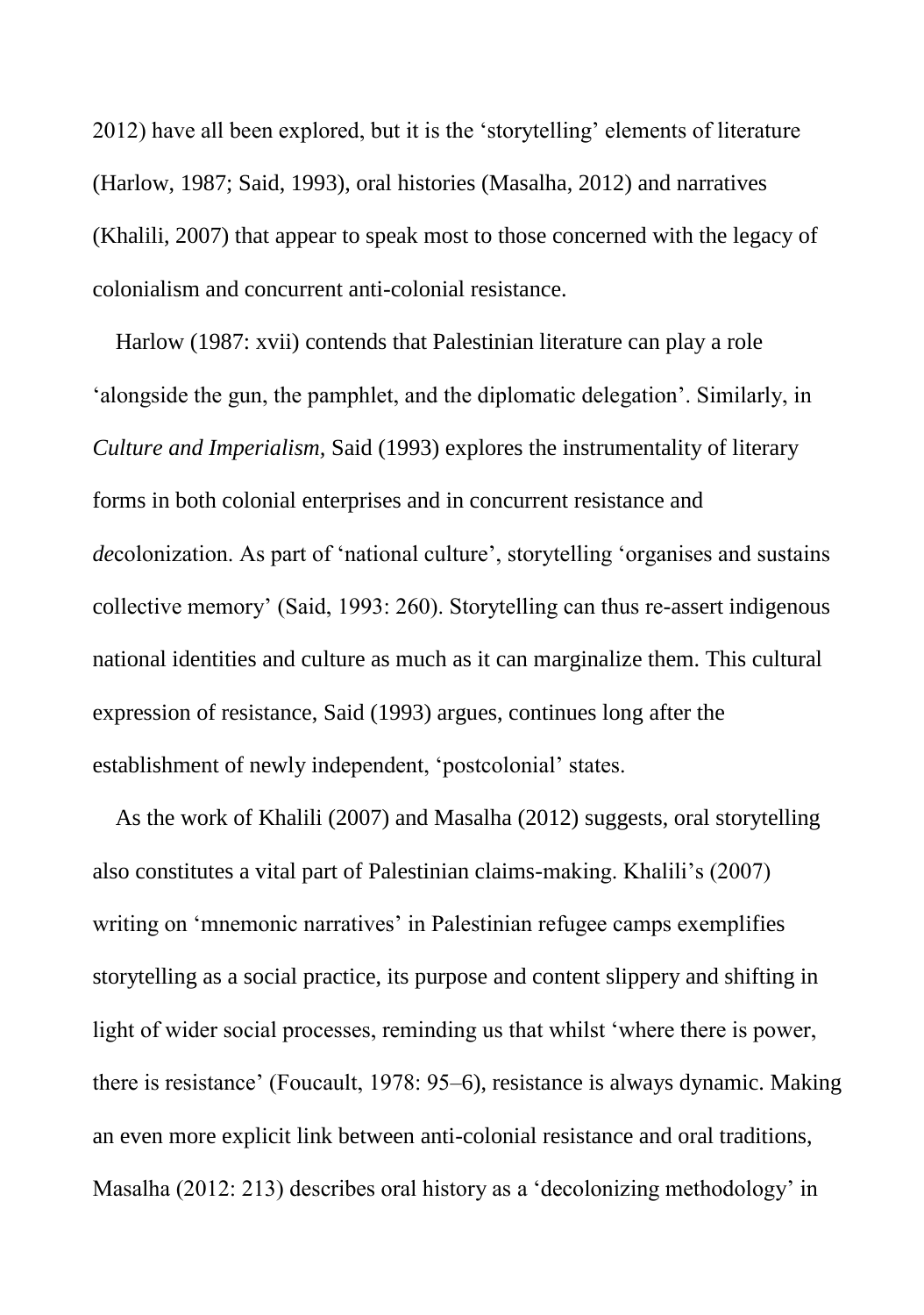its ability to '[bring] to light hidden, suppressed or marginalised narratives' (Masalha, 2012: 211).

Addressing literature and oral histories together as forms of 'storytelling', I ask what their reproduction and retelling says about everyday life in the UK and its historical relationship with Palestine. In other words, what is it about the 'everyday' experiences of Palestinians living *here* that made engaging with literature and telling stories so ubiquitous amongst those I spoke to?

Johannson and Vinthagen (2014: 1) define everyday resistance as 'a specific kind of resistance that is done routinely yet is not publicly articulated with political claims or formally organized'. It is perhaps for these reasons that everyday resistance appears to be particularly complex. Here we might look also to the work of Lila Abu-Lughod, whose case for a shift in perspective regarding everyday resistance seems particularly pertinent. Not dissimilarly from Khalili, Abu-Lughod's (1990) discussion of the use of poetry amongst Bedouin women in Egypt emphasizes the importance of situating everyday forms of resistance within a wider social and political context; the use of poetry – who has access to it, its content and format – as an everyday form of resistance responds to wider changes and shifts in power. But further than this, Abu-Lughod (1990: 42) advocates using everyday resistance as a 'diagnostic of power', 'asking not about the status of resistance itself but about what the forms of resistance indicate about the forms of power that they are up against' (Abu-Lughod, 1990: 47). In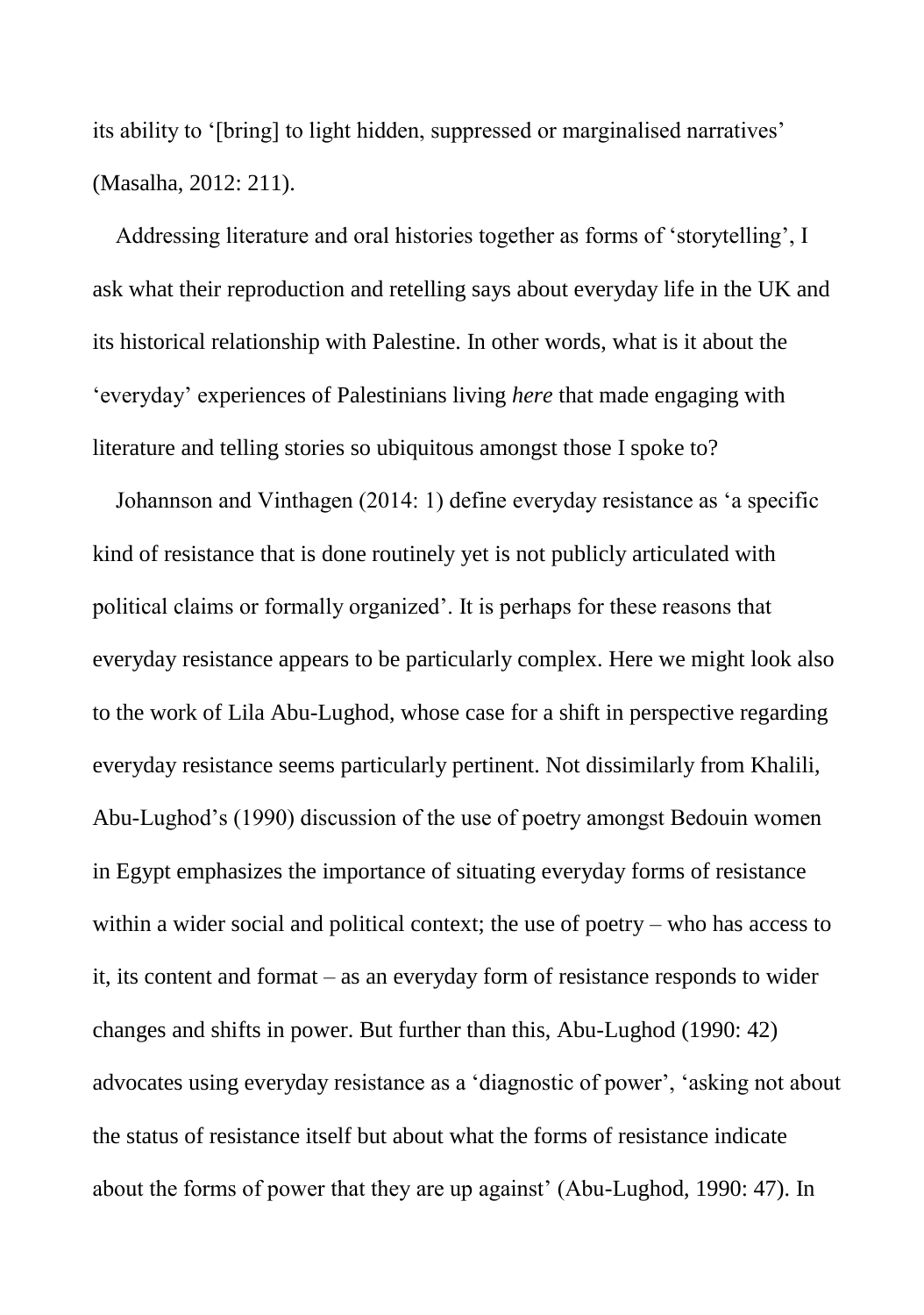trying to develop an analytical framework for understanding everyday resistance, Johannson and Vinthagen (2014: 2) agree that it is fundamentally 'heterogenous and contingent' and 'historically entangled' with, rather than in opposition to, power. Further, everyday resistance possesses an 'inbuilt ambivalence' (Johannson and Vinthagen, 2014: 2). Perhaps Abu-Lughod's warning against automatically treating acts of resistance as 'signs of human freedom' (Abu-Lughod, 1990: 42) can be seen in light of such ambivalence.

It is against the background of these broader understandings of everyday and anti-colonial resistance that I have developed my own definition of what I simply term 'storytelling' as an expression of resistance, incorporating both literature and anecdotal storytelling. It is evident at this point that we should be mindful of reducing expressions of resistance to simple dichotomies. Instead, what needs to be asked is: how do modalities for expressing resistance *interact* with hegemonic power structures? And what implications does this have for understanding how Palestinians are able to, or choose to, express resistance to occupation? Aside from the tendency to reduce Palestinian resistance to its most violent expression, what receives comparatively less attention in the literature is an attempt to reconcile the constraining effects of postcolonial power structures in the UK with opportunities for everyday resistance.

As such, this article attempts to trace the relationship between storytelling as a seemingly ubiquitous 'everyday' practice amongst those I spoke to, and the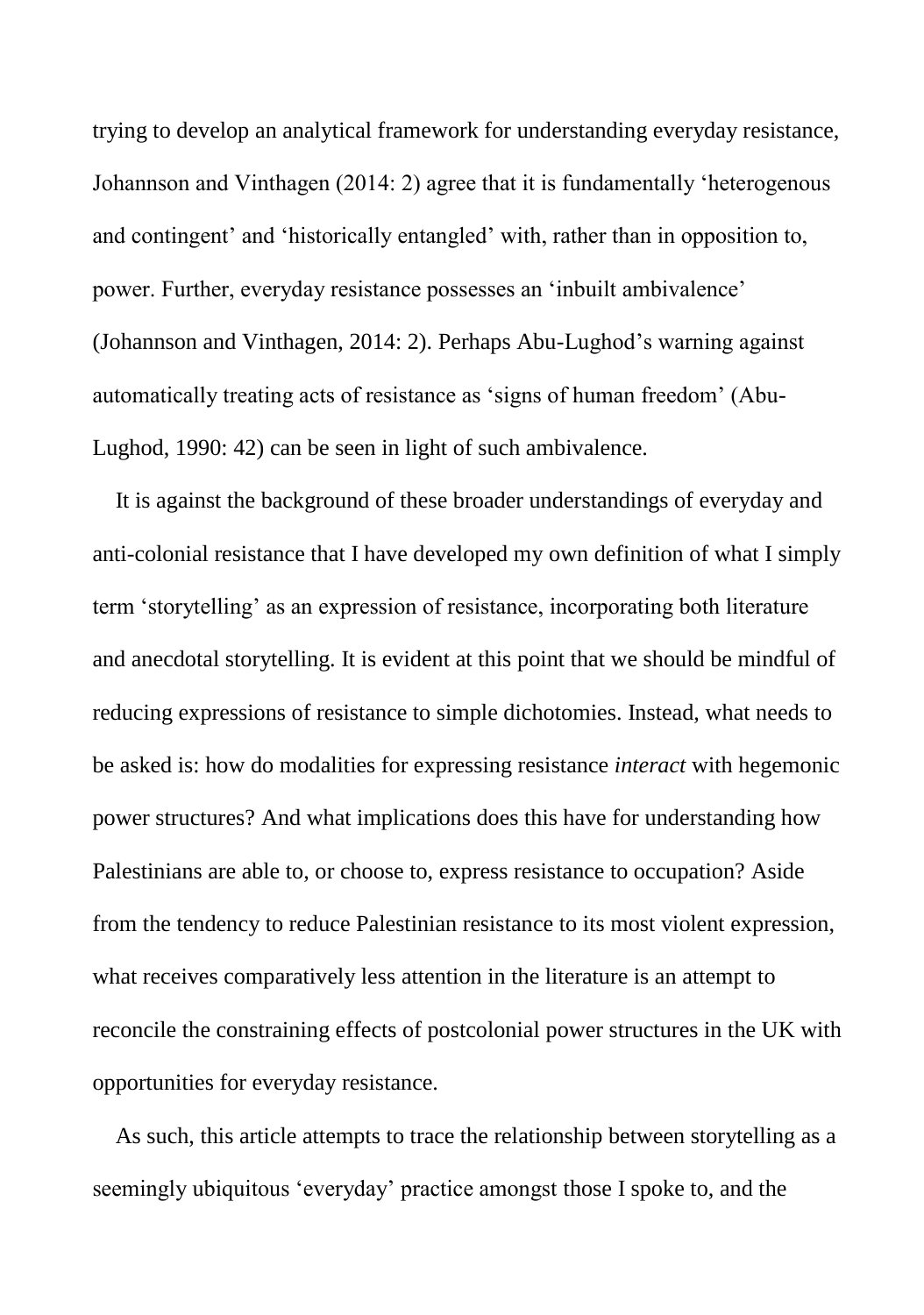specific postcolonial moment that we are witnessing at present in the UK. In doing so, it aims to capture some of the social and historical nuance in expressions of resistance amongst Palestinians living here.

# **'Terrorism' vs. 'Falafel Identity': Western Constructions of the Palestinian** *'Terrorism'*

One thing that became strikingly evident throughout my discussions with Palestinians was their awareness of a widely acknowledged Western construction of them as generally threatening, and at times potential terrorists. This was a picture that remained jarringly at odds with their own sense of what it meant to be Palestinian in the UK today, but that was reinforced through concrete everyday experiences both here and in Palestine.

Restriction of movement was a theme that ran through many conversations. The personal and family biographies that participants briefly recounted were often inflected with issues surrounding identification documents, permits, visas, passports, border restrictions and airport interrogations, but what was most striking was the way that these seemed to form a backdrop to everyday life. Despite the routineness with which these occurrences were imbued, they often profoundly shaped the life trajectory of participants, as the following account by Salma demonstrates: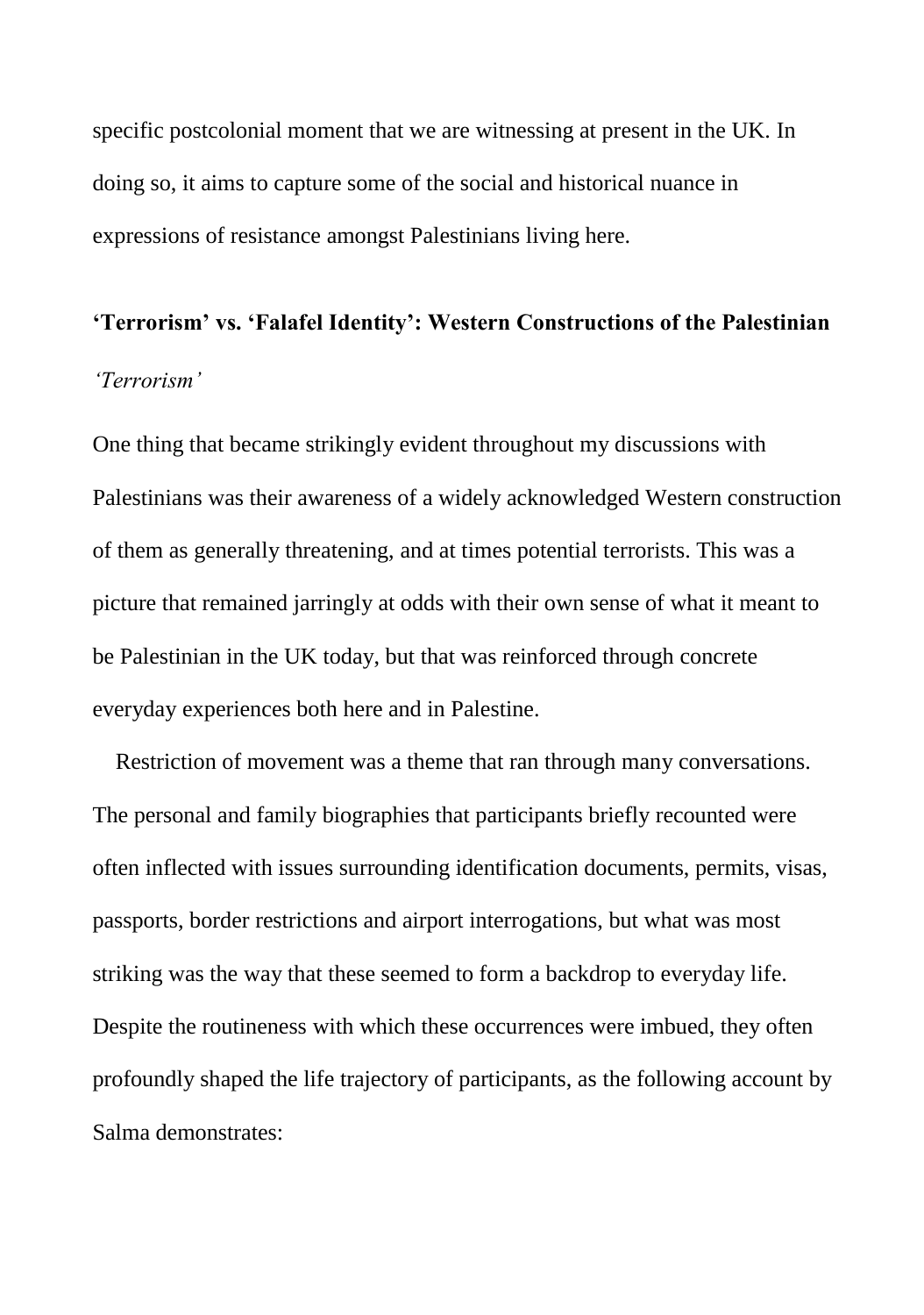I came here [the UK] on the intention to go back, but then the Israeli army told me that my permit was a one-way permit, so I couldn't go back through the Erez border,<sup>2</sup> do you know the Erez border? So I stayed in the UK and did my A Levels here.

Reflecting once again the routinization of restrictions on movement for those I spoke to, Hassan told me that he had been held for interrogation at one UK airport 'about seven or eight times'; 'every time they ask me the same question, I give them the same answer'. A sense that Palestinians were seen as threatening was undeniable amongst other participants. Sensationalist buzzwords poured out of Sabeen in particular when asked about the Western perception of Palestinians: 'Crazy, eccentric, radical, angry, violent', she said. 'Scary, scary people … very poor, scraggly and dark-haired', and most tellingly, 'Terrorist'.

The following account from Yousef of growing up as a Palestinian in Scotland reminds us of the wider social context within which the Palestinians I spoke to are forced to negotiate their association with 'terrorism' (Said, 1992: xxxvi) by those in the West:

Nine-eleven really changed me. It made me really ashamed. I was very ashamed of being who I was when I was in school, and I was really angry that I was born to these backwards peasants that had just migrated here to take advantage of the more advanced country that we have in Britain … with nine-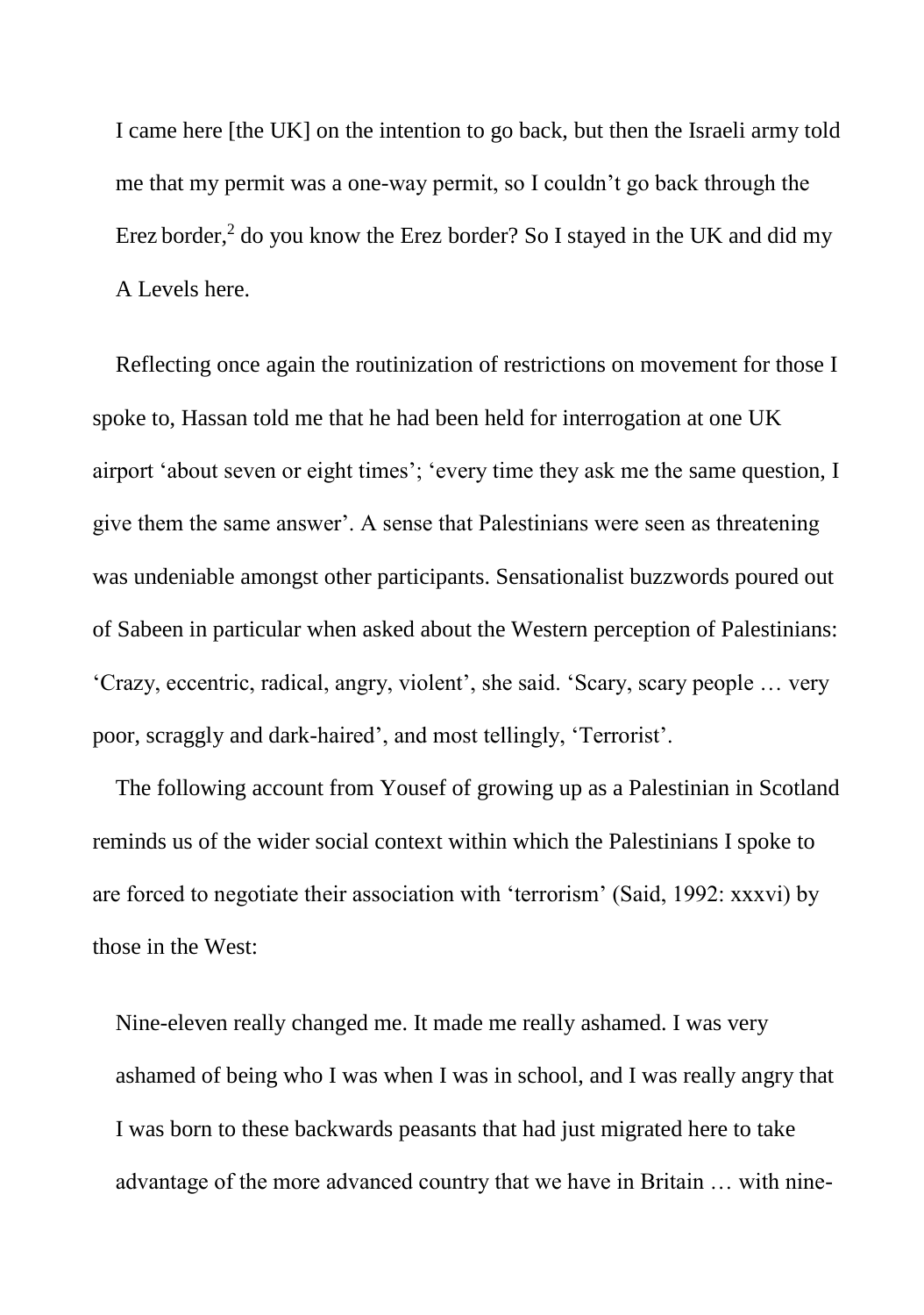eleven everyone would always watch the whole thing again in class and discuss it. And then there would always be five people who would burst out crying, and you know then [that] no-one's gonna look at you the same way again.

Yousef's quote touches on a number of tropes that we currently see reproduced in popular discourse, immigration policy and so-called 'counter-terrorism' policy. One is, of course, the association of Arabs and Muslims with 'terrorism', often via the notion of 'radicalization'. The consequences for those young people identified as a 'radicalisation risk' (Kundnani, 2014: 155) are very real. The case of Jameel Scott is particularly salient, not least because the events that led to his surveillance and intervention by police took place in Manchester at a student-led pro-Palestinian demonstration (Kundnani, 2014: 153). For Palestinian students who are not UK nationals but here on a temporary student visa, the threat of police intervention is further compounded by that of deportation should they be linked to 'extreme' or 'radical' political activism.

Whilst much has been written about the relationship between nine-eleven and a proliferation of contemporary anti-Muslim racism, we must be careful not to exceptionalize the 'war on terror', for it forms part of a long colonial history of constructing racialized others as a threat to national security: just like other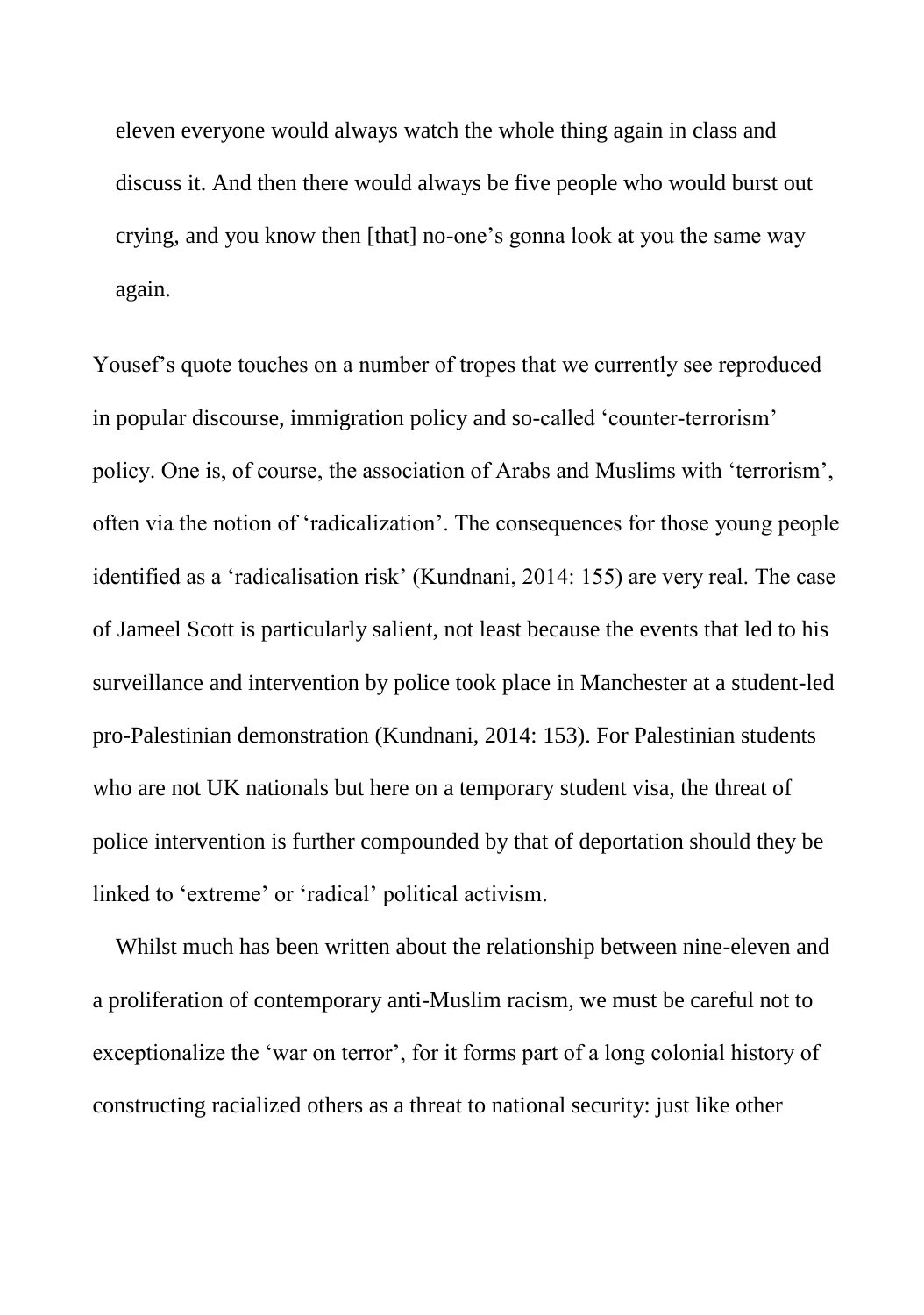forms of racism, contemporary Islamophobia has colonial precursors (see Kumar, 2012; Tyrer, 2013; Kundnani, 2014).

The other spectre currently haunting the popular imagination in the UK is that of the 'immigrant', both a cultural (note Yousef's talk of 'backwards peasants') and economic threat ('taking advantage of the more advanced country [here]'). I will address this construction further in the next section, but it is safe to say that as the son of Muslim Arab immigrants, Yousef is dealt a triple blow of sorts. It should come as no surprise, then, that he feels a deep shame relating to this part of his identity.

More implicit, but just as striking, was that a similar self-consciousness – an awareness of the perception of Westerners towards Palestinians – 'spilled over' from abstract conversation into concrete interaction between participants and myself. One participant, upon describing his inability to secure a student visa for the US and the suspicious 'delay' behind his application, felt compelled to assert his innocence: 'I was 17 back then, I didn't do anything back then' (Zak). My instinctive reaction was to assure Zak that I wasn't 'accusing' him of anything and to move swiftly on. I felt unsettled by the idea that Zak might think I harboured the same assumptions that may have prevented him getting a visa to the US, but it also forced me to consider the social processes underlying both these relationships. How might participants understand themselves in relation to me, a white Westerner? And in the same vein, in relation to those controlling the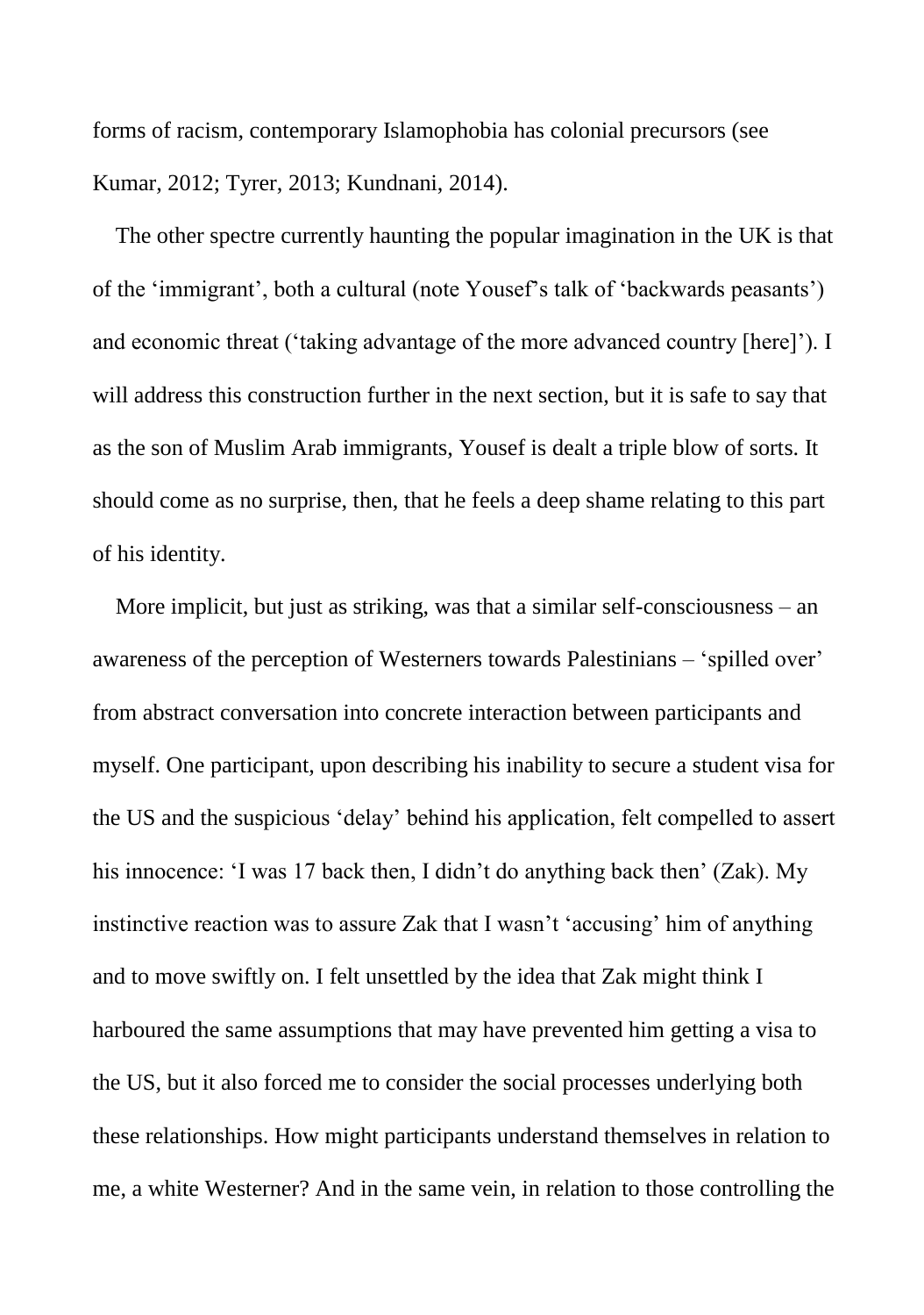borders of Western nation-states? Yousef's description of nine-eleven raises similar questions: 'nine-eleven was the biggest thing in my life anyway, and that was a big change in *how I saw others seeing me*, how I saw others seeing my family, how I saw my place in society' [emphasis added].

We might consider these relationships in light of Frantz Fanon's notion of 'self-division' (Fanon, 1986). Just as the black man 'experienc[es] his being' through his 'relation to the white man' (Fanon, 1986: 109–10), Zak and Yousef's awareness of how they might be perceived by a white Western population serves to shape local interactions and understandings. They are not simply Palestinian in their own right, they are also Palestinian in the eyes of the West. How might this consciousness shape the ways in which resistance to occupation is expressed? I first turn to another, quite different Western construction, before attempting to answer this question.

## *'Falafel Identity'*

It's an identity that doesn't mean anything. It's falafel identity … it's like Arab society here, what's it gonna have? Belly dancers. Shisha activities … it's an identity that doesn't move. (Zak)

A number of participants voiced their frustration at trivialized representations of Palestinian culture, succinctly put in what one participant called 'falafel identity'.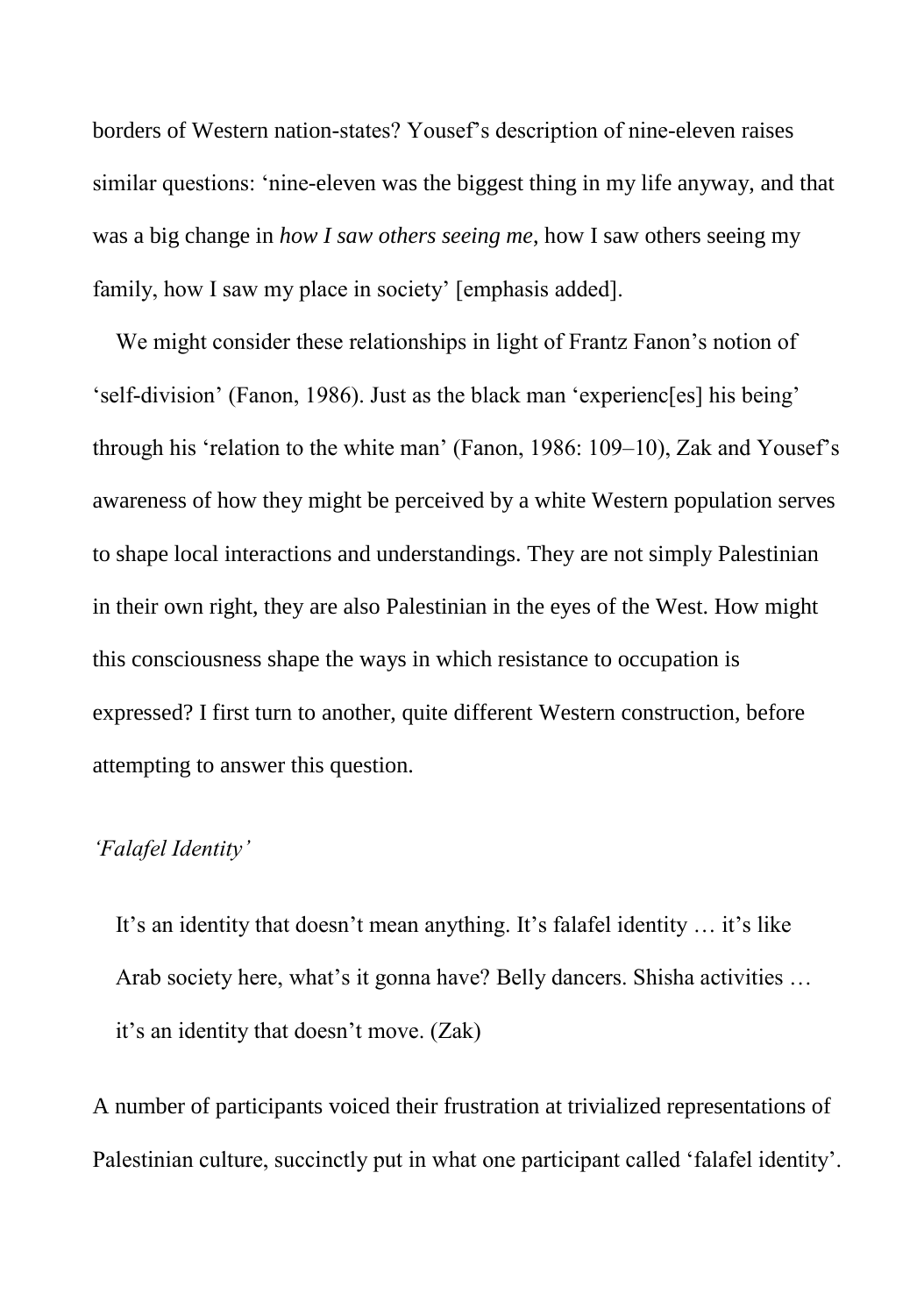Others too suggested a less-articulable awareness of it: 'I have become more and more cosmopolitan … I don't go to Rusholme [an area of Manchester famous for its Middle Eastern and South Asian cafes and restaurants] and smoke shisha' (Mo).

The trivializing of Arab culture, the notion of an 'absence of great cultural achievement' worth the attention of the West, is a theme central to Orientalist thought (Said, 2003: 289). Indeed, the myth of Palestine as a 'land without people' which Zionists had a duty to restore relied on the notion of the West as the civilized 'other' to the East (Said, 1992: 9), a narrative propagated in the early 20th century which laid the foundation for the establishment of the state of Israel in 1948, and the consequent – let us not forget continuing – displacement of 800,000 Palestinians. Essentially, the doctrine of Orientalism, in its 'othering' discourse, reifies power relations in two very different but intimately linked contexts: the occupied Palestinian territories and the UK.

For those living in the UK, there is no shortage of reminders of the incompatibility of cultural 'others' with an apparently morally superior and more advanced 'British culture'. Perhaps one of the most pernicious examples of this is the obligatory 'Life in the UK test' (Booth, 2013) for those seeking British citizenship and permanent settlement here – a misnomer for a test others have described as 'a lampoon of Britishness' (Booth, 2013). For Muslims especially – and here we see an even clearer connection with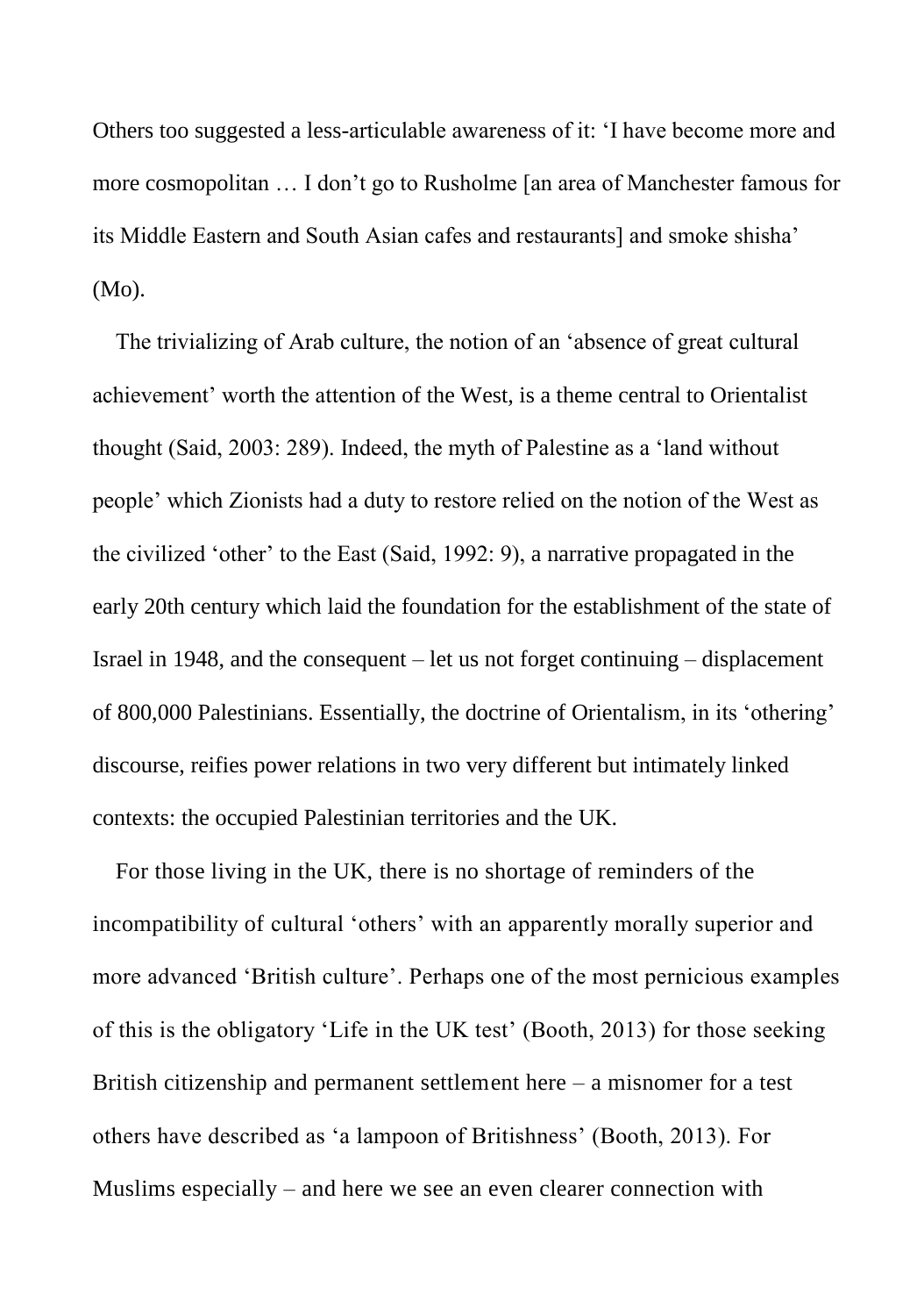Orientalist thought – the claims surrounding cultural difference seem to be encroaching into new and often unforeseen territories. An appropriation of discourses surrounding gay rights (see Puar, 2006) and women's rights (see Farris, 2012) have only reinforced homogenizing and mythologized notions of a 'British culture' in opposition to a 'Muslim culture'. As Kundnani (2014: 80) highlights, non-compliance with supposed British 'liberal values' is again understood as a threat: 'Presumed lack of allegiance to these values became one of the ways in which liberals identified who was to be considered a Muslim extremist' (Kundnani, 2014: 80). Arguably, this continues to be the case.

Interestingly, interviews suggested that a one-dimensional version of Palestinian culture in the form of 'falafel identity' was not constructed solely by those in the West. Rather, some participants appeared to participate in its reproduction, in turn using it to their own political advantage. Referring to his experience of student activism in the US, Omar told me that the pro-Palestinian group he was involved in often provided free Arabic food, and sometimes hookah (shisha) in order to attract attendees to events. Furthermore, they were forced to frame their activities as humanitarian or cultural rather than political for fear of not being accredited by the university. He also conceded that a cultural focus for university groups here in the  $UK -$ 'smoking hookah or eating hummus or falafel' – whilst shallow, proved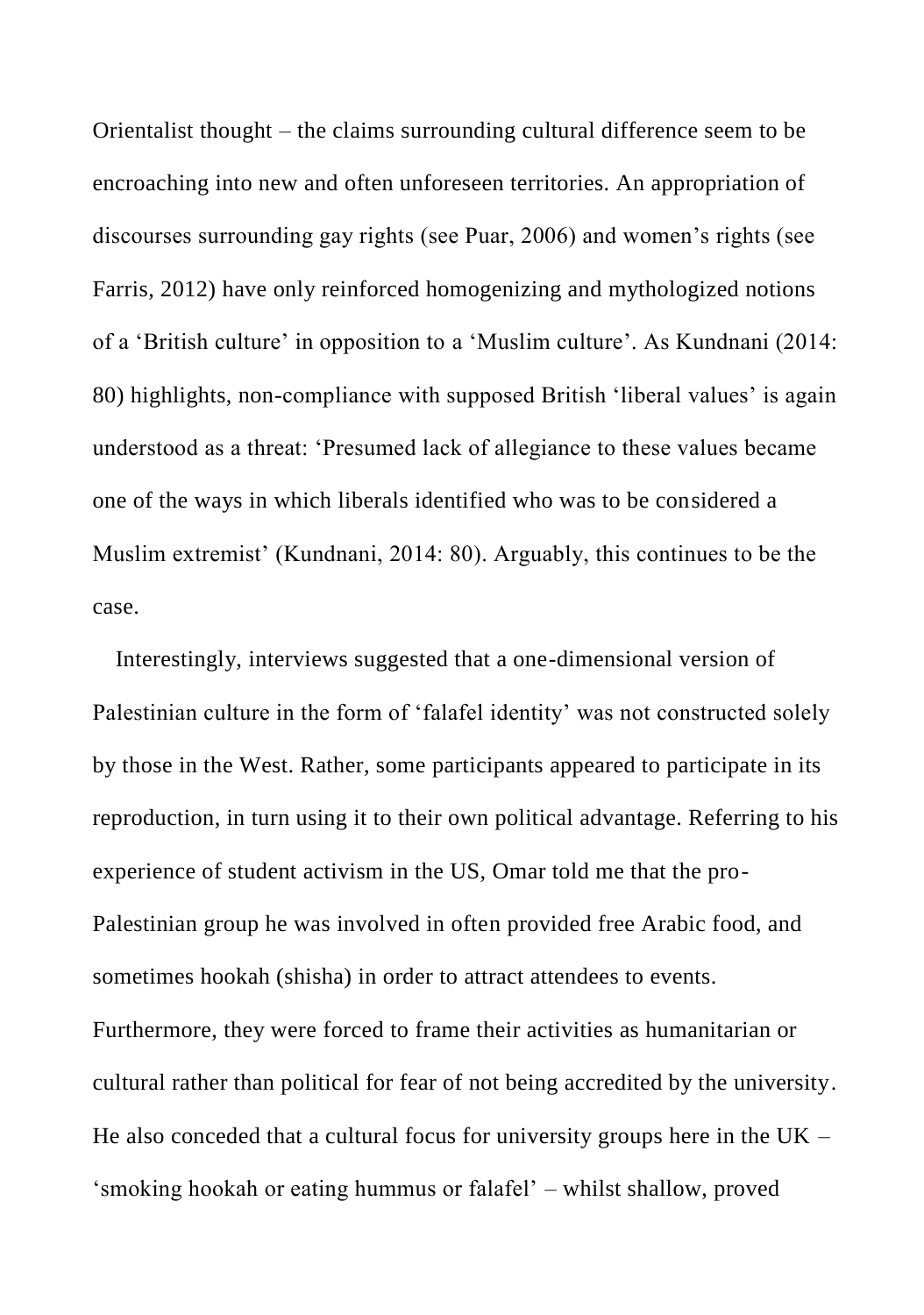'more attractive for non-Arabs'. This distinction between a de-politicized, cultural framing and a political one was further underscored by comments from Sabeen, who said she would happily attend a 'film-screening or food tasting' but that she finds 'political' events stressful and even guilt-inducing.

Thus we are presented with a complex picture: a distinction between the cultural and political framing of issues, and essentially of Palestinian identity, shaped by notions of threat and 'usefulness'. 'Falafel identity' is seen by some as a politically useless identity in itself, but also perhaps *indirectly useful* in its ability to circumvent the sense of 'threat' surrounding an explicitly political discourse in a UK context. The use of cultural tropes perhaps 'softens' the association of collective expressions of resistance with aggressive, excessive behaviour, and therefore 'terrorism' in the most obtuse sense of the word. Overall, it is clear that those I spoke to are forced to negotiate cultural difference and similarity very carefully in the ways that they express resistance.

#### **Adherence as Resistance? Lifestyle, Age and Class Dimensions**

If we accept that there exist two quite different Orientalist constructions of Palestinians in UK popular discourse and practice, of which those I spoke to are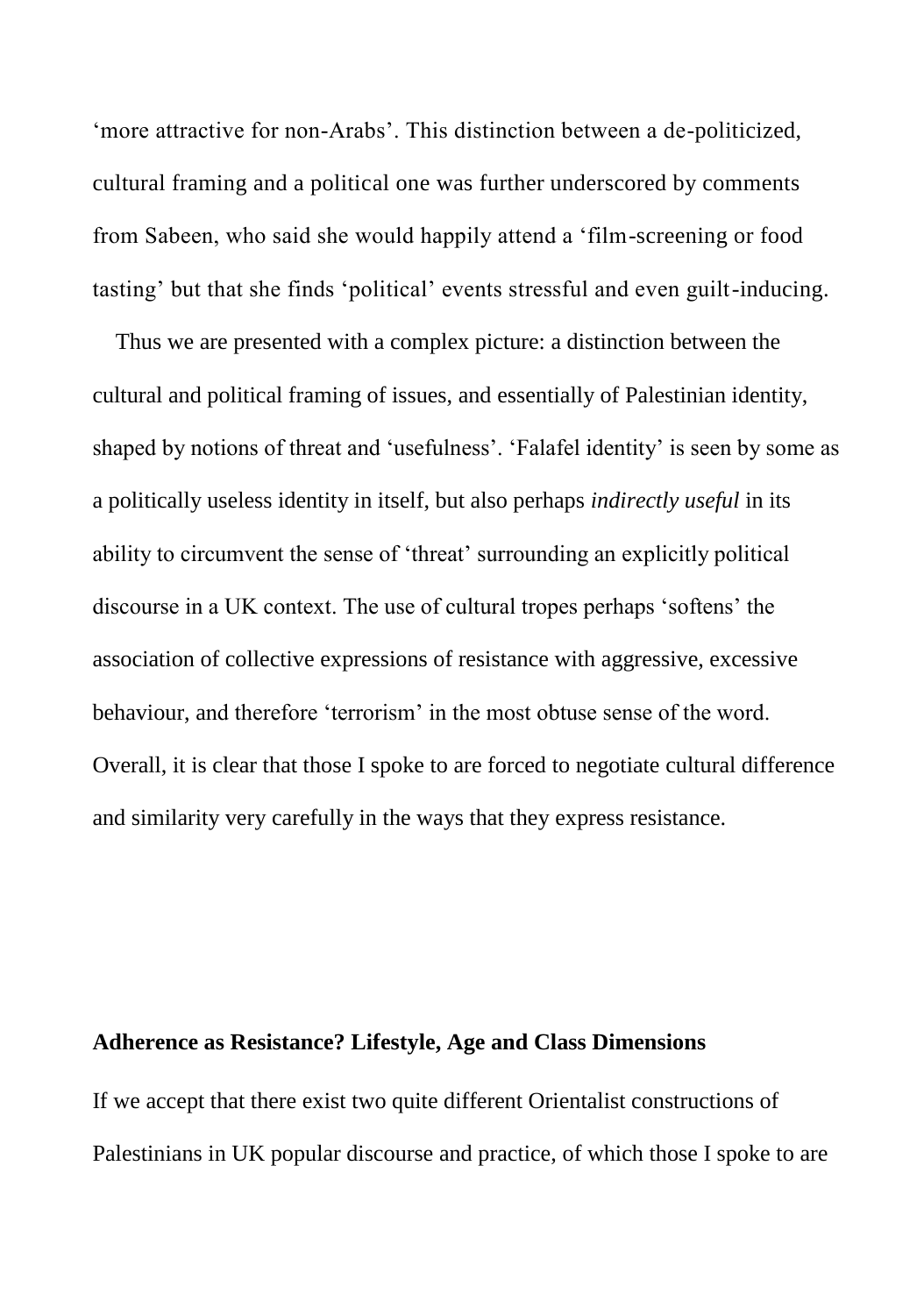very much aware of, we can begin to ask: how does the need to negotiate these understandings shape the ways in which resistance is expressed?

I have already touched upon an *adherence* to one of these constructions – 'falafel identity' – and the apparent enabling of opportunities for resistance through this: the 'attractiveness' of a cultural framing was used as a mobilization strategy, but the 'usefulness' of this was called into question by other participants. I turn first to the notion of 'cosmopolitanism' in an attempt to draw out this idea of 'adherence as resistance' within the context of UK culture more widely.

When Mo told me that he was 'becoming more and more cosmopolitan', what was he trying to communicate? He seemed to use the term, quite frequently, to distinguish between his 'new' life here and his life back in Gaza, where he spent much of his time 'sitting with coffee, smoking shisha'. If the term 'cosmopolitan' is understood in relation to what Bayat (2010: 186) describes as the 'normative' element of cosmopolitanism, the challenging of a language of 'separation and antagonism', we might start to think about lifestyle as a claim to similarity, or a challenge to difference.

All of those I spoke to opened up about the kind of lifestyle they  $led - or were$ seeking – in the UK. I turn first to what I am deeming the younger 'generation' of participants, who ranged from ages 20 to 26. This cohort consisted of five individuals who were university students at the time of interview, one who had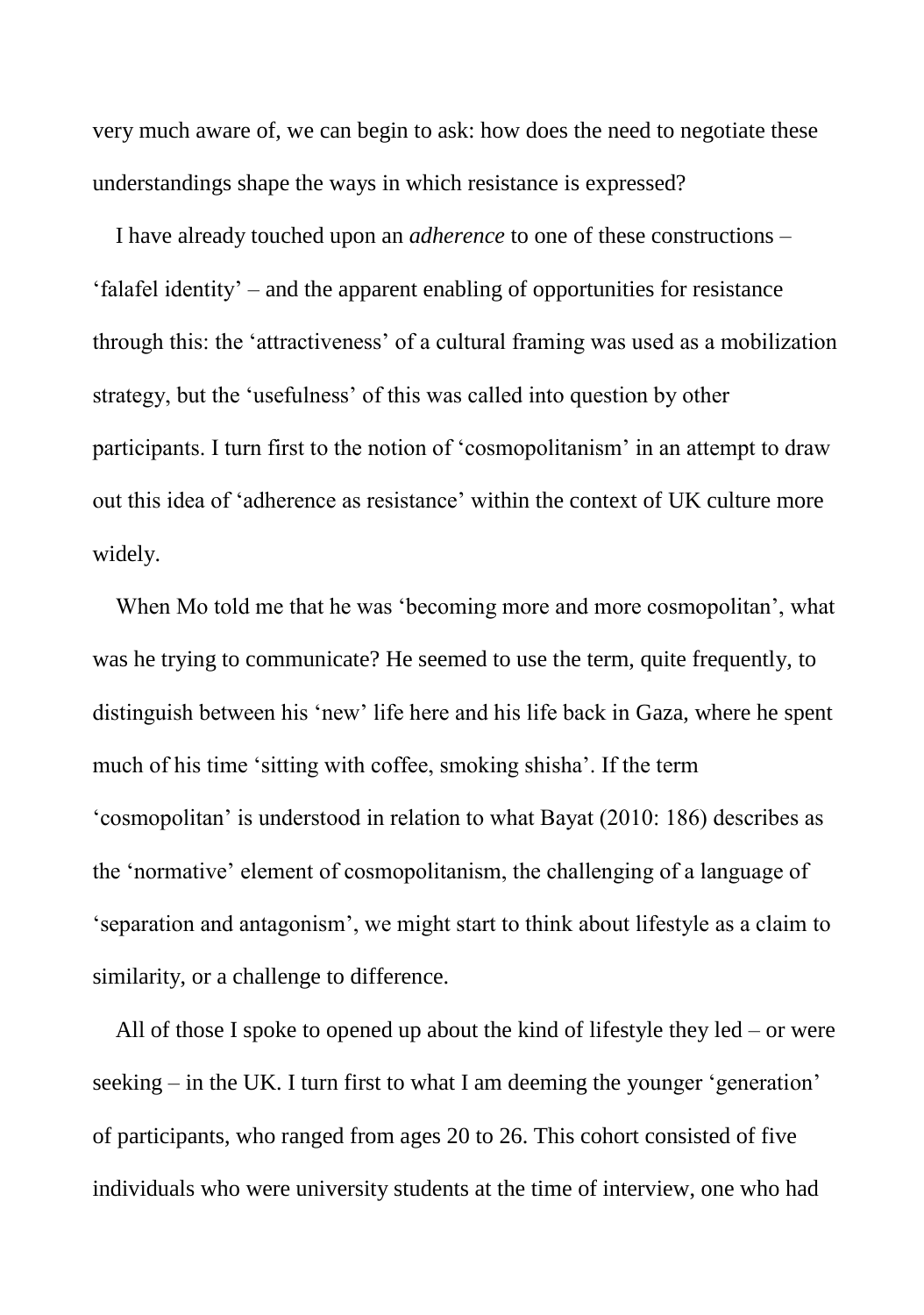recently graduated with a master's degree, and one about to commence an undergraduate degree. Of these seven, five were first-generation immigrants who had settled in the UK for the purposes of university study. To be sure, the lifestyles of these young people seemed to reflect Bayat's notion of cosmopolitanism. Almost all participants had diverse social networks, with a significant number expressing a lack – accidental or otherwise – of social interaction with other Arabs. When I asked participants who they socialized with, responses ranged from: 'You're gonna find this strange but … I don't really interact much with Arabs. I don't know why' (Salma), to the more explicit: 'I try not to hang out with Arabs', the latter in connection with Yousef's quite vocal contempt of Islam.

Conversely, the older 'generation' of participants (34–50 years old) represented a different pattern of settlement in the UK. These three older men had arrived in the UK either seeking asylum or as economic migrants, and now worked long hours in low-paid jobs to support themselves and their families. As such, narratives of daily life revolved around long hours at work, lack of spare time, and general 'busyness'. Elias, a single father with two jobs, said the following: 'The day is only 24 hours … I've been asking if people could make it 36 hours, if someone could make me another two hands … so much to do'. Similarly, Hassan expressed concern that he was not involved in enough cultural or social organizations because of the time dedicated to taking care of his small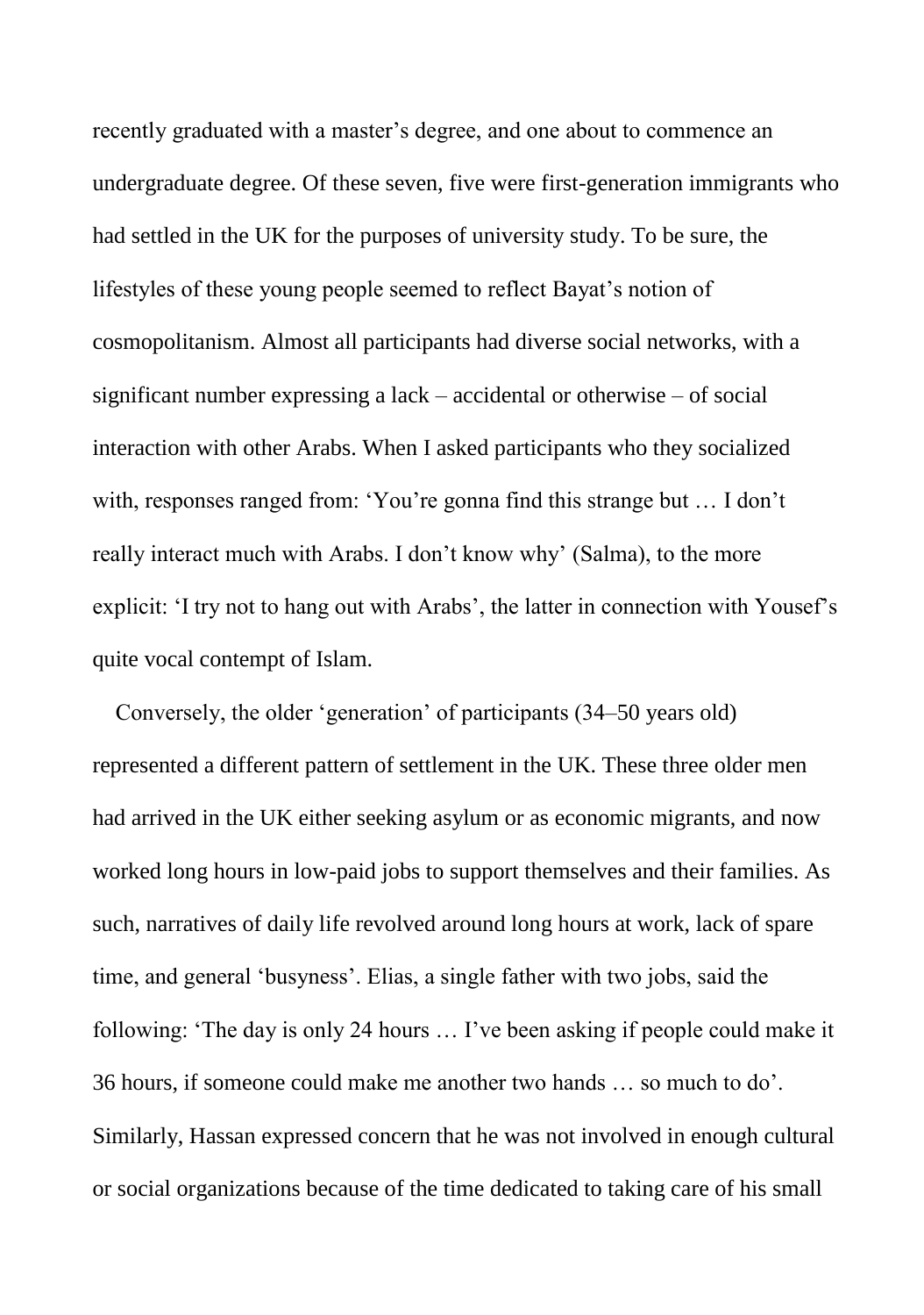business. The fact that Reza works in a café during the same hours that his local pro-Palestinian group hold their weekly meeting there is another illustration of this. Some of the younger participants reported similar constraints for those in full-time jobs here; both Mo and Salma mentioned friends and relatives who were simply too busy to participate in collective action. Importantly, this was framed as a problem particular to living in the UK ('in this life, or in this part of the world' – Elias) in contrast to life before migrating.

How can this lifestyle be understood within a postcolonial context? Although the history of the British working class is often 'whitewashed' in the scholarship, it is important to remember that just as 'colonialism and immigration are part of the same continuum' (Sivanandan, 2008), the forces of imperialism have historically contributed to a multi-ethnic British working-class population (Virdee, 2014). In much the same way, the material realities of migrating to the UK today have a tangible impact on class affiliations and associated lifestyle, and consequently the ability or desire to engage in collective action.

Whilst claims to a 'cosmopolitan' lifestyle punctuated conversations with younger participants, a desire for normalcy characterized the 'everyday' landscape of those older men. The following quote from Elias poignantly captures this desire: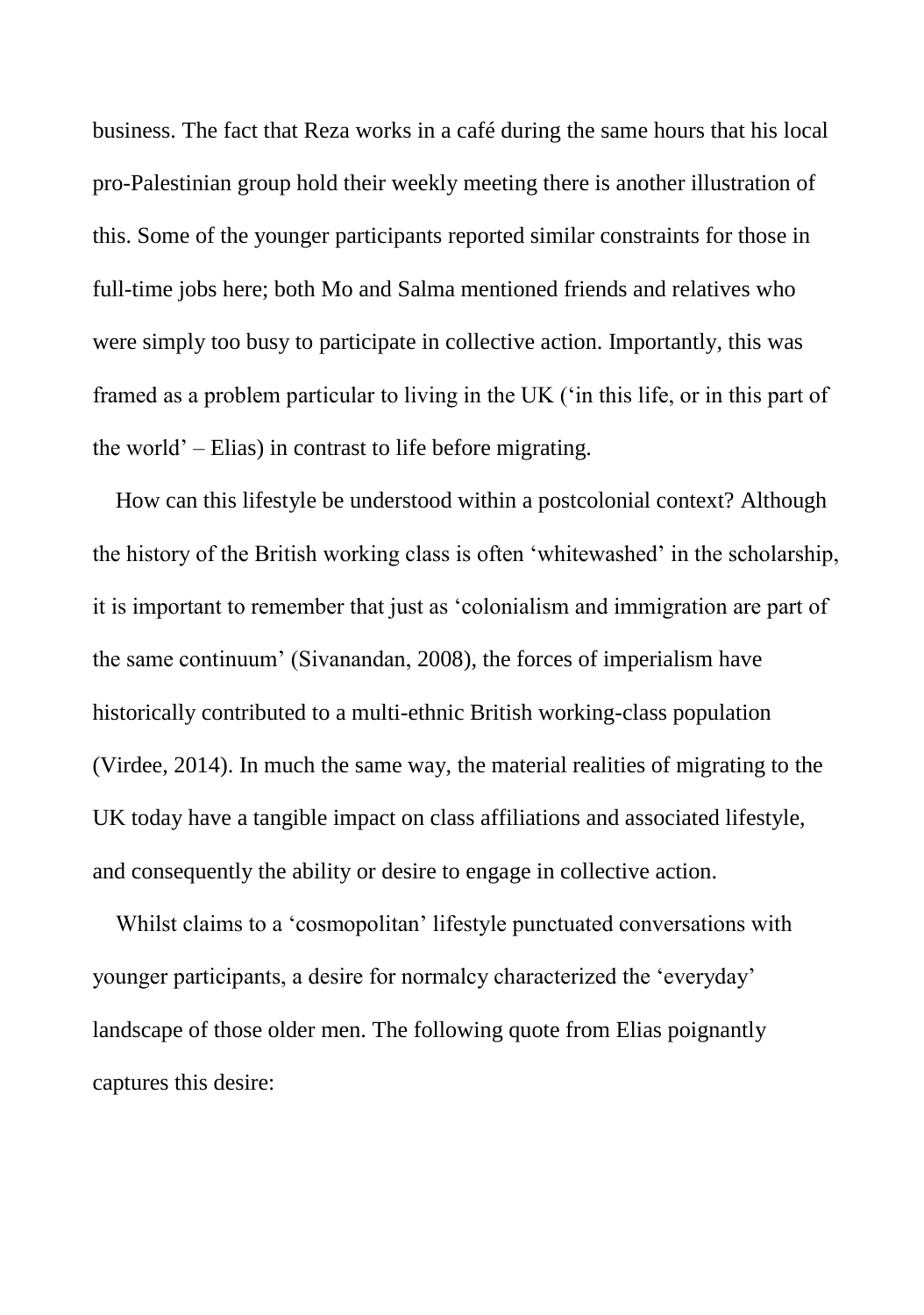I think all these 15 years here, I've always been looking to settle down. It might be hard for me to settle, find the perfect job, the perfect house, the perfect family … but I've always wanted this peace of mind and being settled, but I can't really find it yet, I don't know why.

Arguably, then, while there appears to be significant class differences between the two generations of participants I spoke to, what ties all these accounts of everyday life together is some kind of adherence to hegemonic UK culture, whether that be through a rejection of monocultural social networks or in pursuit of 'settling down'.

As discussed previously, those I spoke to also pointed towards a strong desire to challenge Orientalist constructions of them, presenting us with a complex picture of both adherence and resistance to different kinds of hegemonic understandings. Scott (2008) suggests that deception plays a central role in maintaining the public and hidden transcripts of everyday resistance: 'one of the key survival skills of subordinate groups has been impression management in power-laden situations' (Scott, 2008: 3). I wonder, however, whether such an understanding of how everyday resistance operates for those I spoke to might be neglecting a genuine desire, and within that desire a resistant quality in itself, for the 'ordinary' (see Kelly, 2008). Furthermore, there is a danger of attributing a kind of cynicism to people's behaviour. I am in no way, for instance, suggesting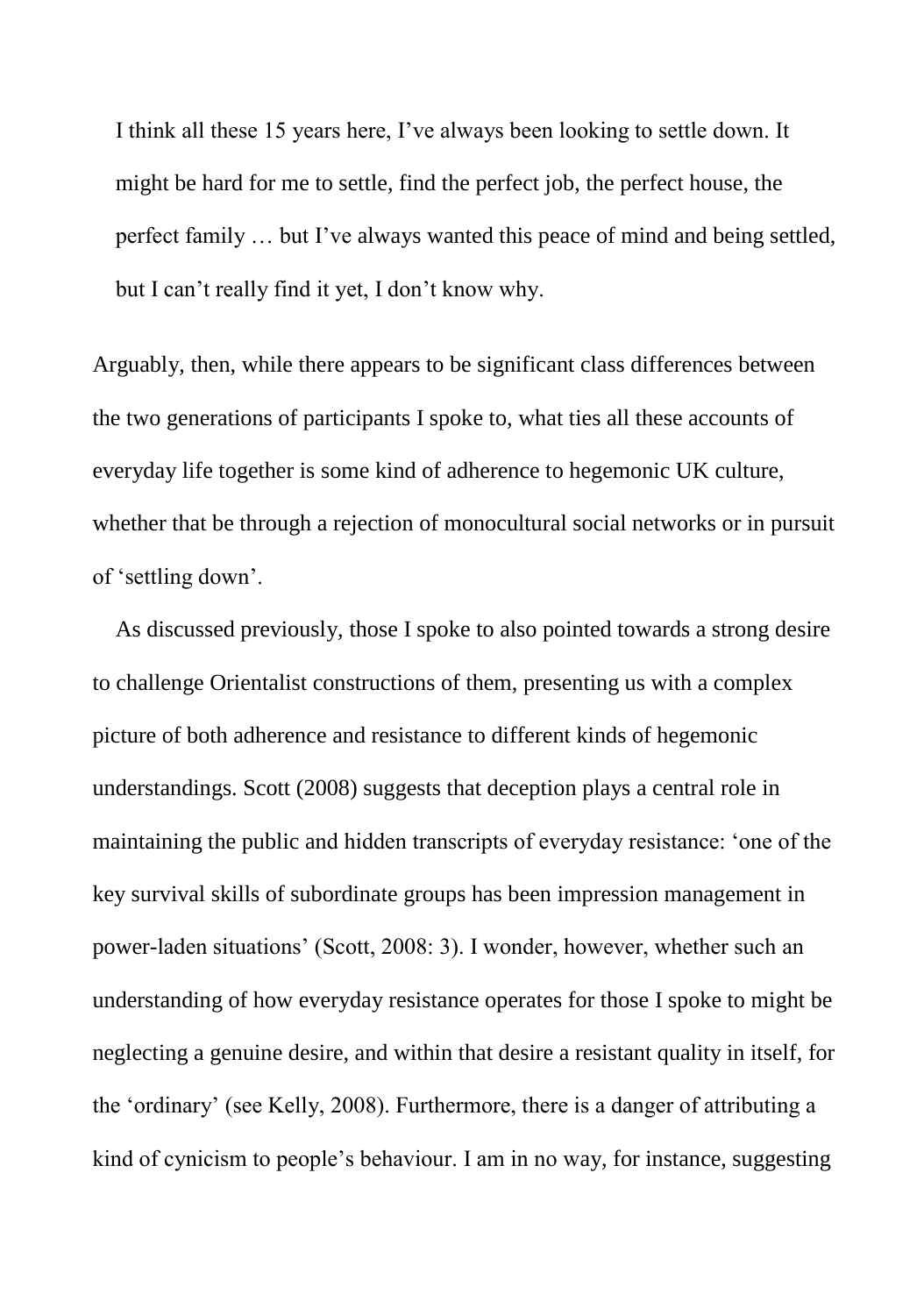that Elias is *pretending* to want to 'settle down'. What I am in interested in is what this seemingly simultaneous process of adherence and resistance says about the specific social and political context that those I spoke to find themselves in. Perhaps 'mimicry' in Bhabha's (1984) sense of the word can better situate this adherence/resistance paradox. For Bhabha, the resistance of the colonized can be completely obscured by colonial dynamics. The 'almost the same, but not quite' (Bhabha, 1984: 126) nature of mimicking the colonial culture suggests that acts which appear unrelated or even antithetical to resistance may in fact unsettle colonial discourse. In other words, could a 'mimicking' of certain elements of hegemonic UK culture allow Palestinians to problematize a different element of it, that of an Orientalist discourse of 'otherness'?

Returning now to resistance towards occupation, the above points towards two potential impacts of a hegemonic UK lifestyle on expressions of resistance. Both are suggestive of a move away from collective expressions of resistance. Particularly for the younger cohort, expressions of resistance towards occupation may be constrained within the realms of a hegemonic UK lifestyle and a related desire, or need, to resist Orientalist constructions of Palestinians. Taking part in collective forms of resistance has the potential to undermine this claim to similarity, and instead reinforce their identification as the Orientalized 'other': there was certainly a sense among some participants that activism in the UK was antagonistic in a way that left people feeling uncomfortable. Sabeen's claim that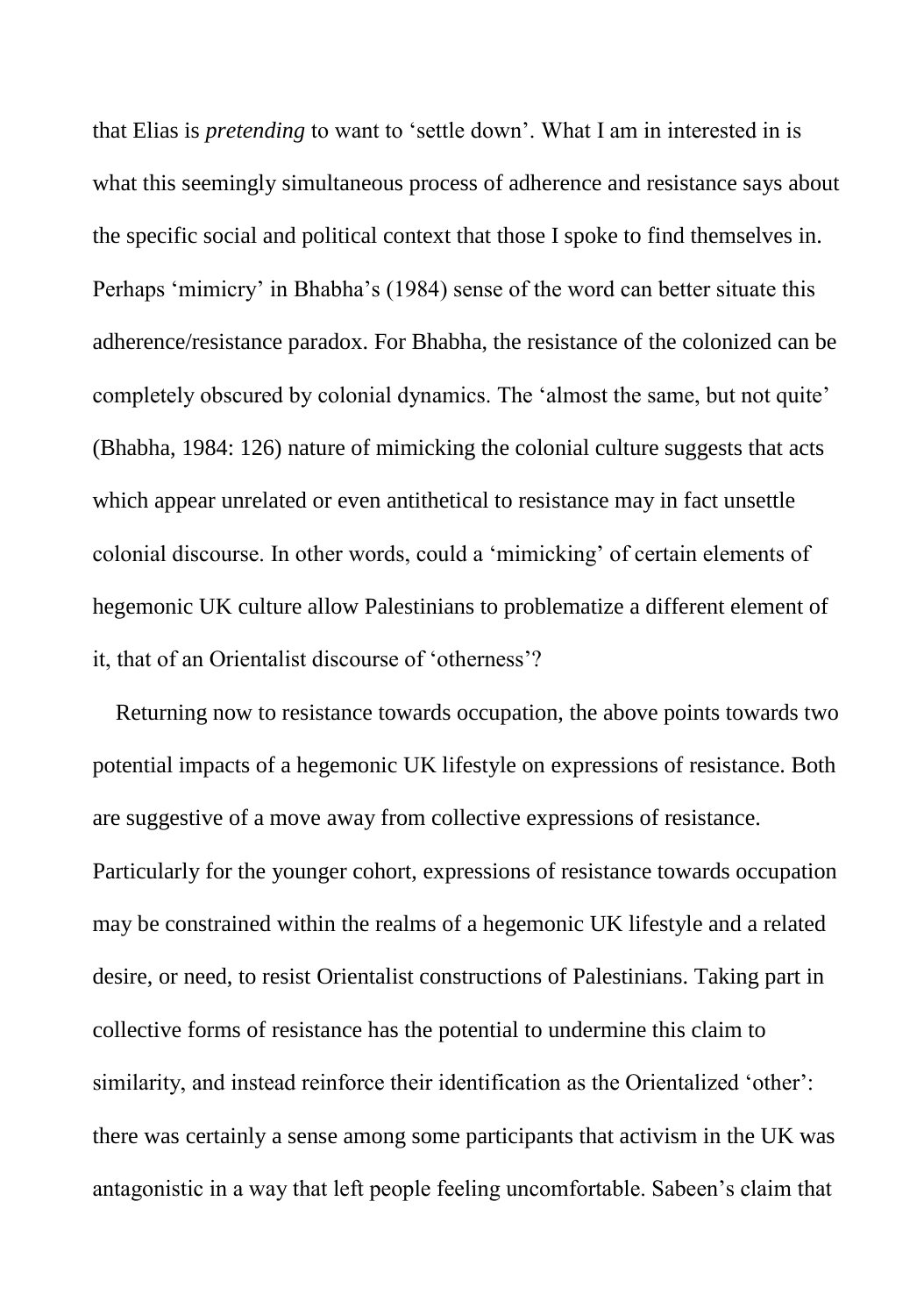'People tend to be quite combative during events that tend towards the political' was juxtaposed with a reflection on self-presentation: 'I make a point of being quite diplomatic when I speak to people'. Aisha also complained of people in a group she had been involved in being 'argumentative and critical about things that they shouldn't be critical about', and Hassan – referring to resistance more generally – made a distinction between 'shouting' about a cause and the virtues of trying to help someone understand 'quietly, peacefully'.

Yet for those older participants in full-time employment, their ability to express resistance in a collective capacity – and perhaps at all – may be more directly affected by their lifestyle in the UK, circumscribed in particular by social class affiliations. The spare time needed to participate in collective action is, in this way, not a luxury afforded to everyone.

The findings suggest, then, that it is not only Orientalist discourses within a UK context that shape the ways in which resistance to occupation is expressed, but also class structures which affect patterns of labour and leisure for those that arrive in the UK from elsewhere. Ultimately, resistance to occupation appears to be – at least in part – contingent upon context-specific hegemonic understandings and structures. This reinforces the call, made by the likes of Johannson and Vinthagen (2014: 8), for a thoroughly intersectional analysis of everyday resistance.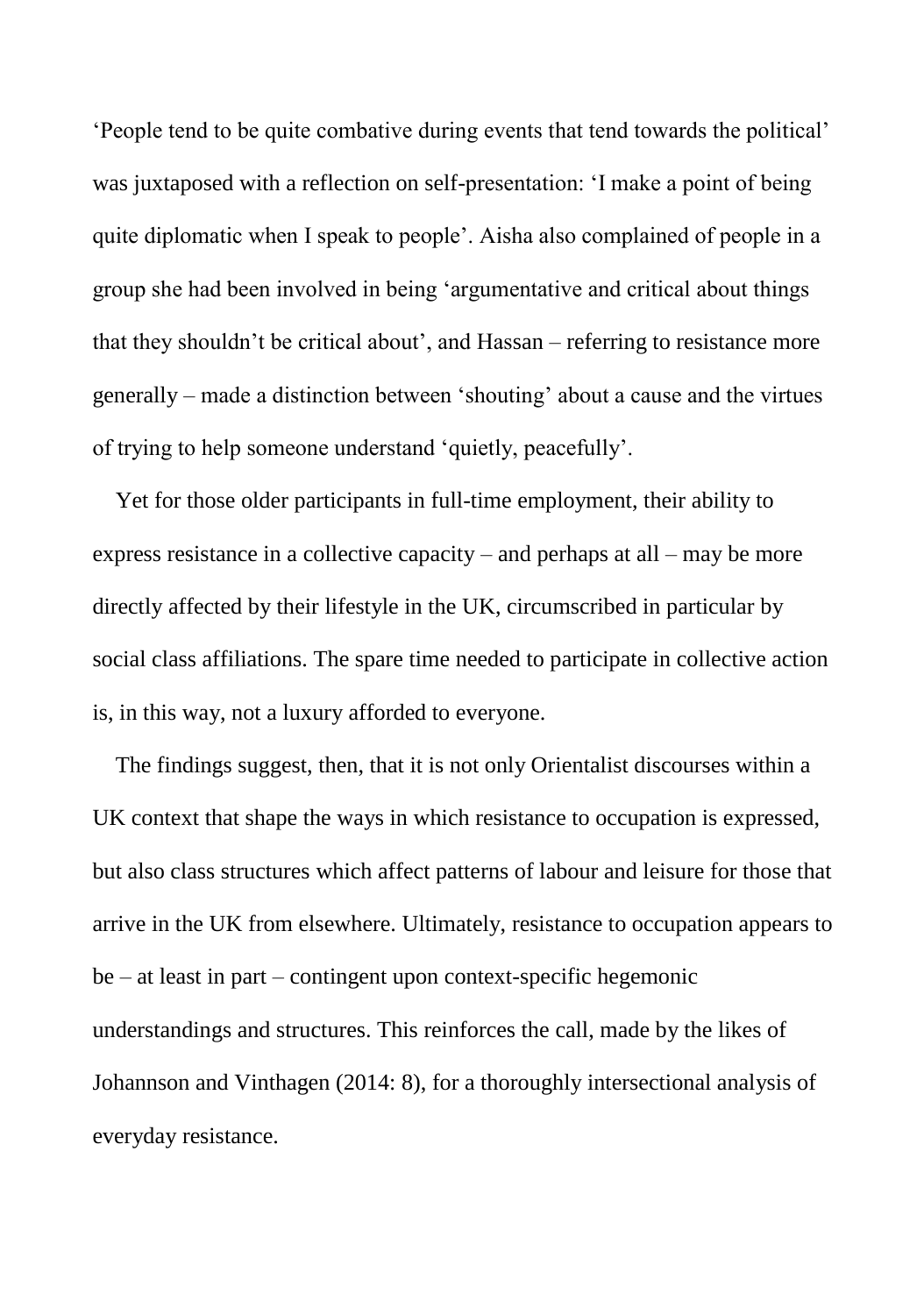### **Storytelling: Remembering as Resistance**

How does the Palestinian tell their own story? I hope this question might serve as a segue into an important instance of everyday resistance. I approach 'storytelling' here in an abstract sense, as in narrating what it means to be Palestinian, but also in a literal sense in that 'telling stories' emerged as one of the most significant themes in interviews. Reflecting on the work of Harlow (1987), Said (1993) as well as Khalili (2007) and the wider literature on oral history, this section begins to explore the role of both literary and anecdotal storytelling for Palestinians living in the UK today, against the social, historical and economic backdrop outlined so far.

Whilst Palestine's strong literary tradition has historically been neglected in Western scholarship (Said, 2003; Harlow, 1987), the enthusiasm with which almost all those I spoke to discussed Palestinian literature indicated the importance of this body of work for Palestinians themselves. At times participants reeled off names of Palestinian authors and poets at a rate I could barely keep up with, and aside from specifically Palestinian literature, participants referred to 'historical fiction', 'books with an aim', 'political novels' and 'books about conflict situations'. What sets these readers apart? It is surely the political spirit of the books and poems which they spoke about so fondly.

As one of the most cited Palestinian authors by participants, and as someone whose fiction critics consider deeply political (Harlow, 1987; Siddiq, 1984), I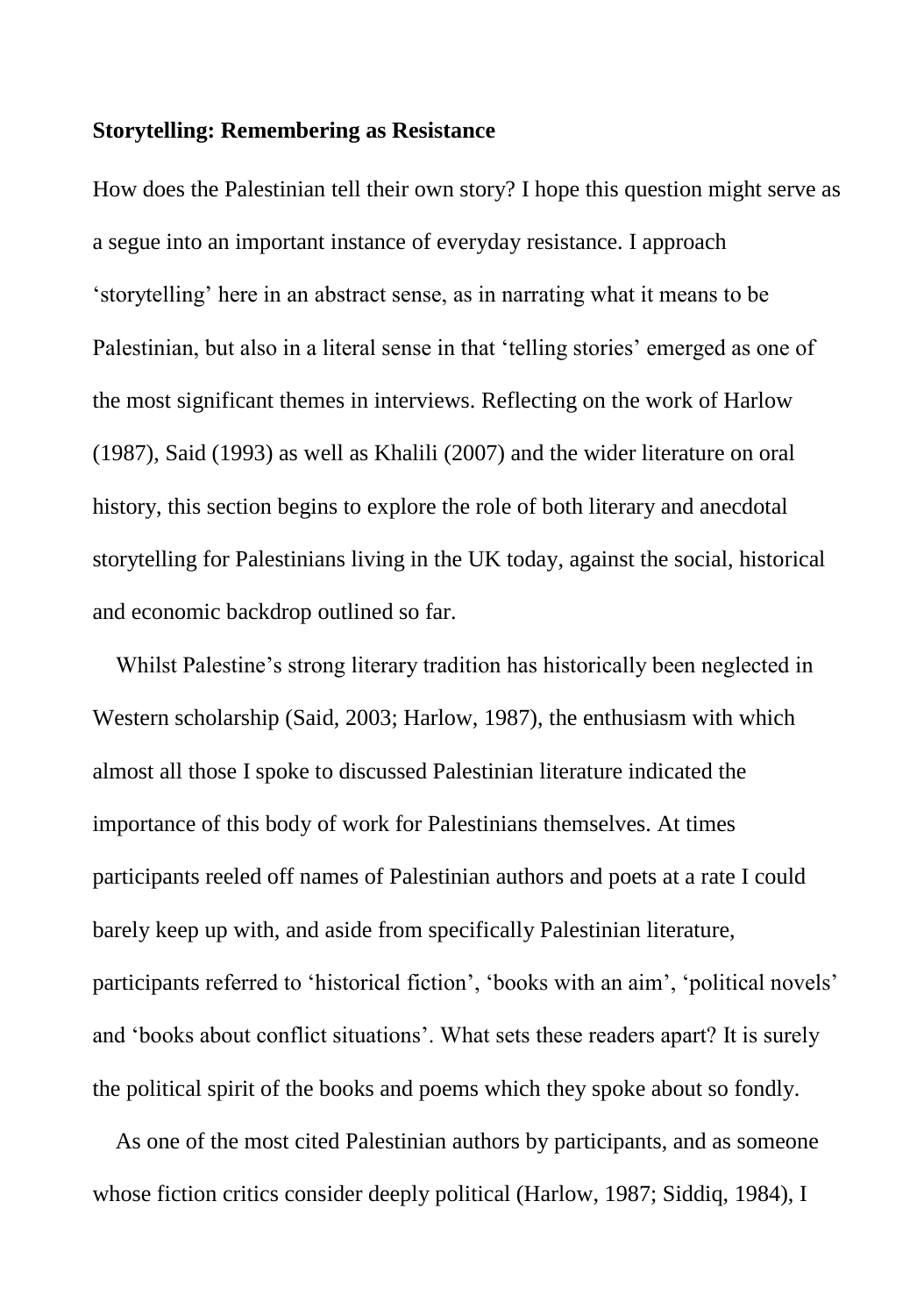use Ghassan Kanafani as a key reference point in Palestinian literature. Born in Palestine in the 1930s, Kanafani fled Palestine with his family in 1948, settling in Damascus and later Beirut. Kanafani believed that his own novels, steeped in realism and heavily influenced by political experience, could be an 'arena of struggle' (Harlow, 1987: 2). His writing certainly reflected the 'quintessentially Palestinian experience' (Siddiq, 1984) of the time and, most importantly, that of many Palestinian refugees. Whilst new 'sites' and 'spaces' for writing resistance have emerged since, that the resistance literature of an author assassinated in 1972 (Harlow, 1986) still resonates with young Palestinians today is surely an indication of the continuation of the conditions experienced by Kanafani.

Many participants discovered Palestinian literature later in life, but it was anecdotes that featured in the 'storytelling' experiences of participants as children: 'As a child I didn't actually read stories, because each day there's a story, people tell it' (Hassan). It would be impossible to translate here the enormity of experience bound up in the anecdotes recounted by participants, but I refer briefly to one Omar shared with me for illustrative purposes. During our discussion, Omar talked at length about his great grandmother's experience of returning to the village she was displaced from in 1948, only to find her house was now occupied by a Jewish woman who served her coffee in the very cups she'd left there 20 years earlier. This oral storytelling tradition, which Aisha described as 'the most fundamental way of remembering', appeared to be present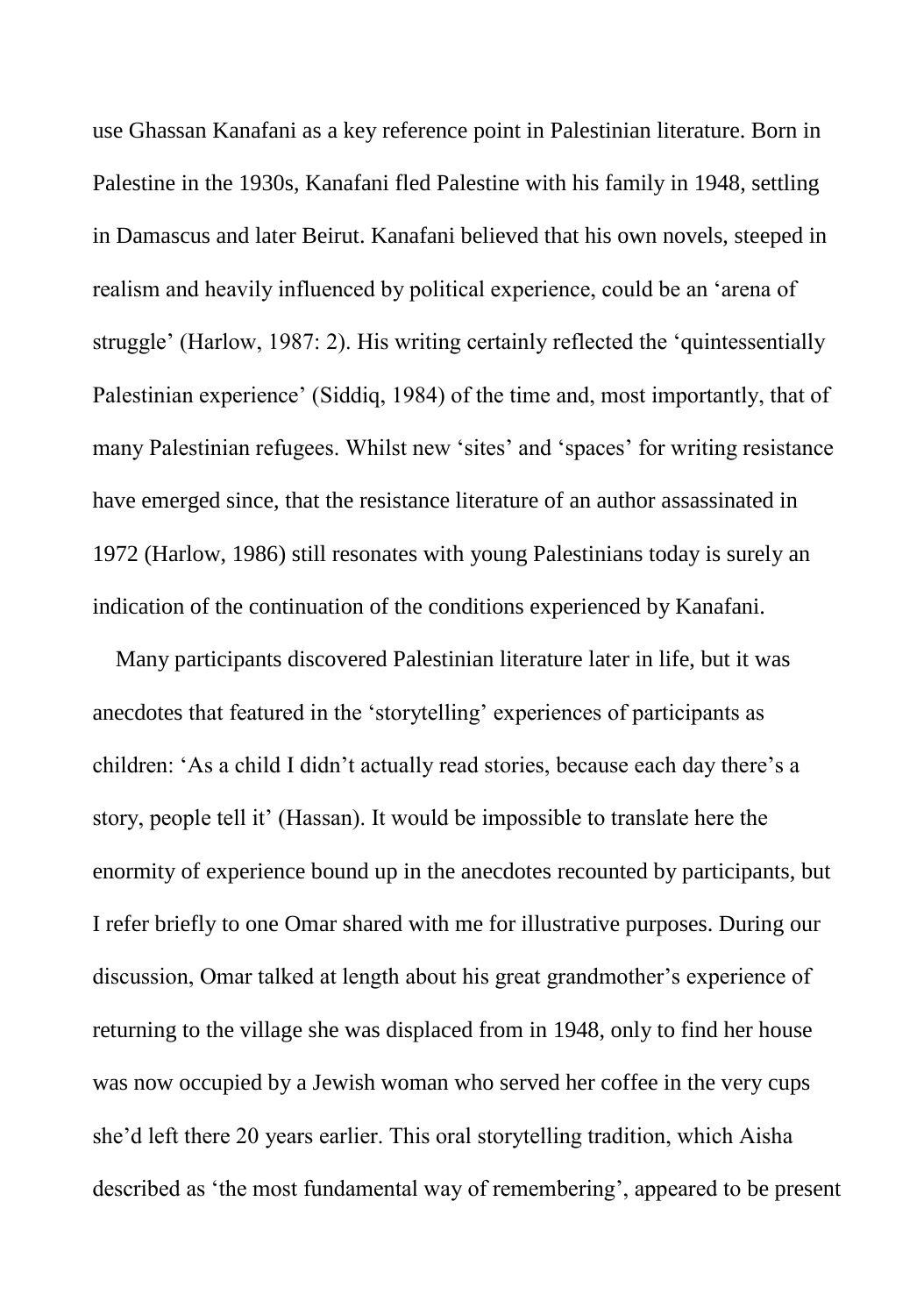in the lives of almost all those I spoke to. Unsurprisingly, the anecdotes that participants reported hearing as children, much like Omar's, were characterized by extreme loss, violence and struggle; 'not bedtime stories', as Aisha incisively put it.

Oral history, as both practice and methodology, has been a widely used tool of resistance amongst marginalized and subaltern peoples. As a 'decolonising methodology' (Masalha, 2012: 213), it has been written about in relation to colonized populations the world over, from First Nation communities (Neufeld, 2008) to Aboriginal Australians (Nugent, 2008). Oral history is 'something more than an archival activity … [it] is at heart a deeply social practice' (Hamilton and Shopes, 2008: viii) and much has been written about its use in relation to Palestine and, in particular, the events of 1948. As Masalha (2012: 220) states: 'Oral history stands as the major means of reconstructing the history of the Palestinian refugees and internally displaced Palestinians as seen from the perspective of its primary subjects'. In the case of Palestine, oral history poses a challenge to the hegemony of both Zionism and the historical narratives of the Palestinian political leadership (Masalha, 2012: 218), both of which strive to centralize armed struggle as the major means of Palestinian resistance, albeit for different reasons. Consider too the cynicism amongst those I spoke to in relation to the contemporary Palestinian leadership; oral history in the form of anecdotal storytelling may provide a way for participants to distance themselves from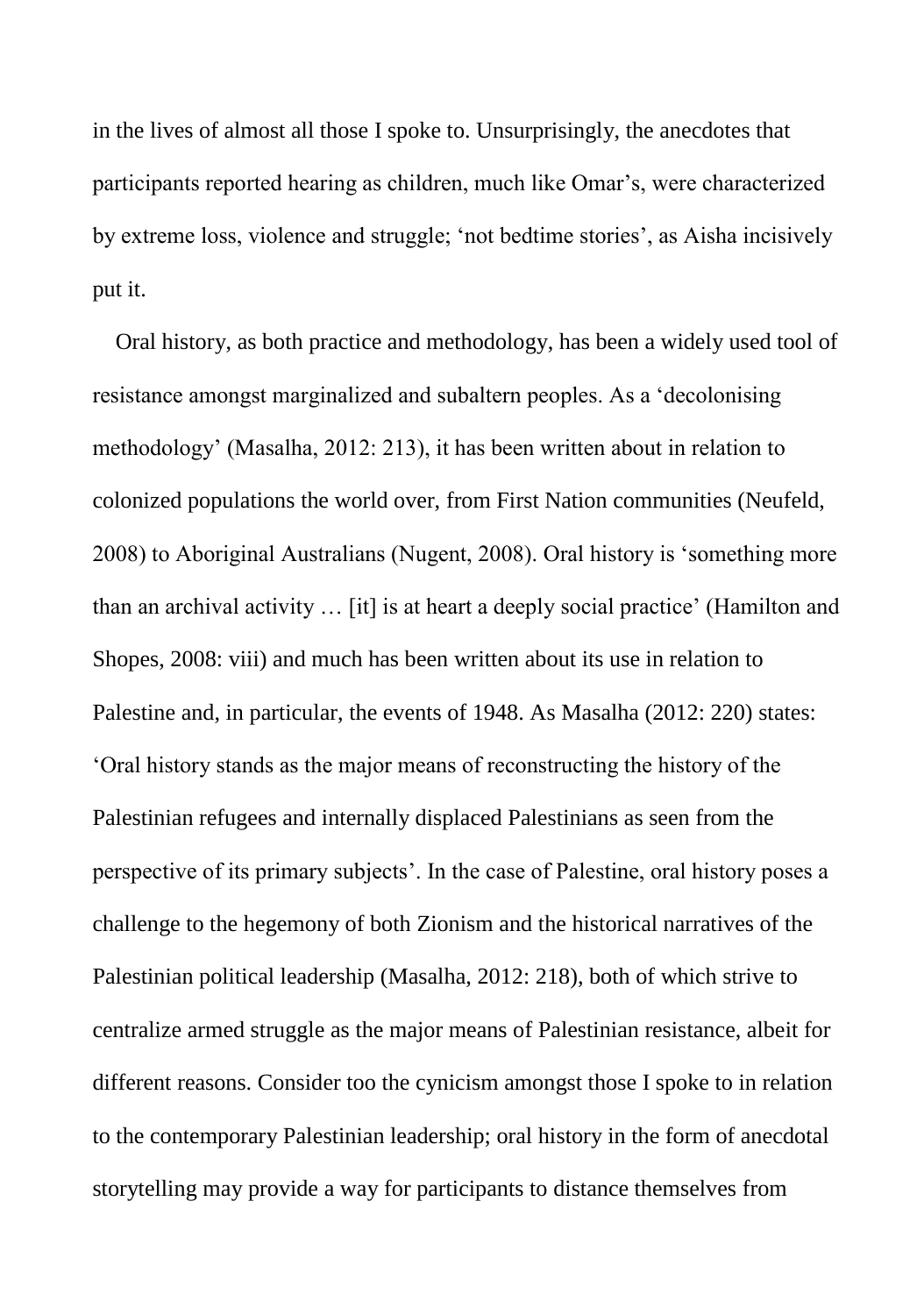images of 'violent' struggle employed by two oppressive forces in Palestine, and as a classic trope in discourses surrounding 'terrorism' here in the UK.

How might we make a link between Palestinian literature and anecdotal storytelling? Ghassan Kanafani's novel *Return to Haifa* follows the return of the protagonist to the house he lived in pre-1948. Upon his return, he finds it occupied by a Jewish family, and notices remnants of his own belongings left there 20 years earlier (Kanafani, 2000: 162). The stirring similarity between Kanafani's fictional account and Omar's ancestral anecdote highlights the relationship of both forms of storytelling with the Palestinian political experience. In this sense, whilst Kanafani's account is fictional, it is also exemplary. Both 'stories' reassert the historical Palestinian experience: the existence of Palestine as a nation and a people before the establishment of the state of Israel, the experience of the 1948 *Nakba*, and the ongoing suffering of Palestinians who are denied the right to return. Aisha's comments on commemorating Palestinian martyrs reflect this idea of remembering as resistance: 'if Israel want to cleanse us completely – ethnically cleanse us – that means erasing our history, and if we carry on commemorating and remembering Palestinian figures then you can't deny there was ever a Palestinian nation, people, community'.

I find Khalili's (2007) work on mnemonic narratives perhaps most useful in bringing together the different strands talked about so far, as it encompasses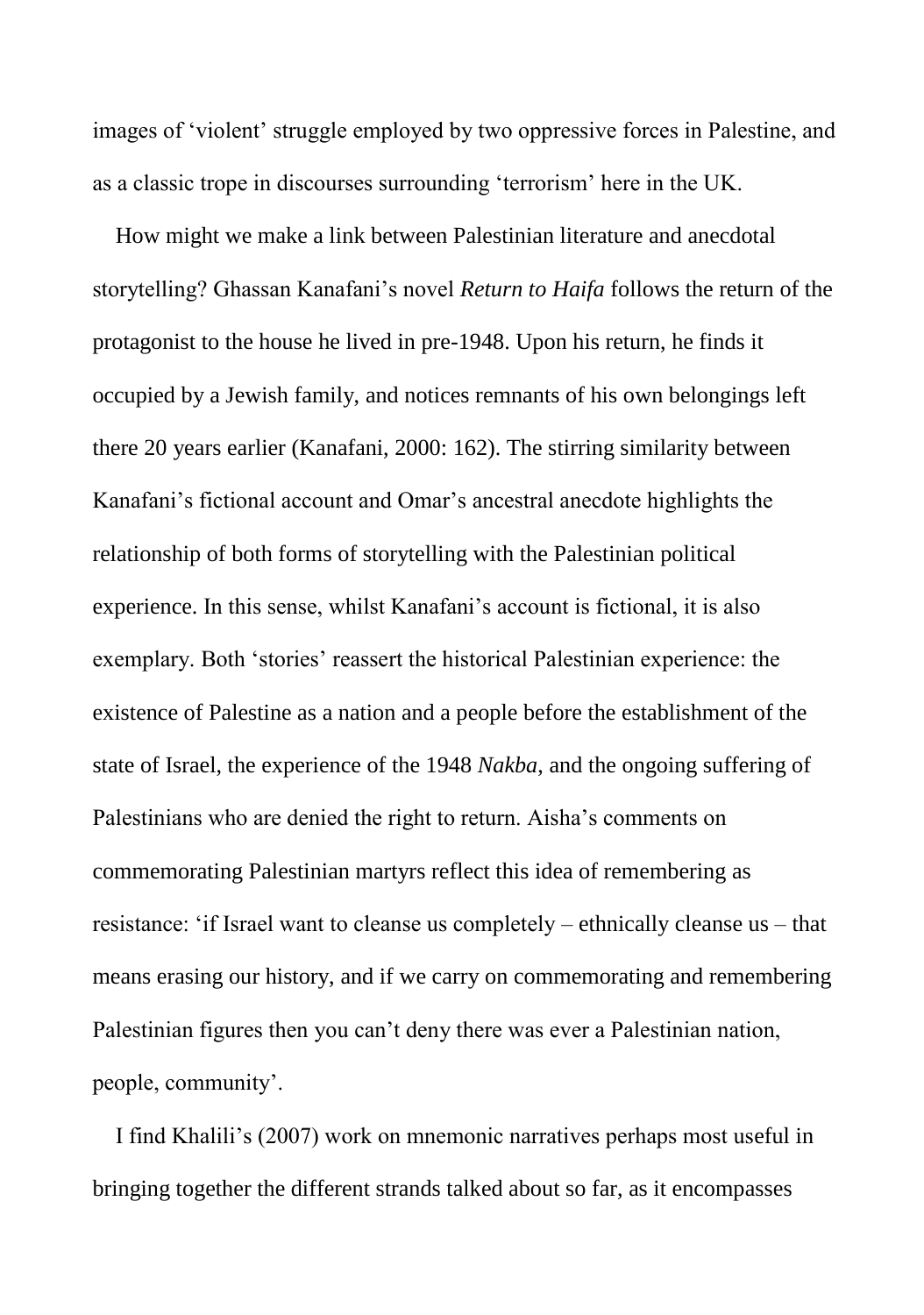narrative practice in a number of different forms, much like the way I use the term 'storytelling'. More importantly, Khalili's work highlights the shifting uses of mnemonic narratives in relation to both transnational and local changes in the context of a Palestinian refugee camp. In this sense, the context of storytelling remains crucial. Indeed, whilst those Khalili spoke to used particular narratives for mobilization purposes, the sense amongst those I interviewed was that storytelling – reading, writing, telling or hearing anecdotes – was a particularly personal practice: 'I do want to keep my Palestinian feeling, and that's how I keep it, by reading about my country, by hearing stories about it' (Hassan). This sense of interiority, of 'feeling' Palestinian (Reza too spoke of feeling Palestinian 'just in [his] heart'), was also framed by Aisha in terms of 'never forgetting' her Palestinian heritage despite being born in the UK. Lambek's (1996: 248) discussion of memory as 'a form of internal resistance to the claims of others' rings true here. For some of those I spoke to, could storytelling be less about collective claims-making and more about a kind of internal resistance: sustaining a sense of self, an understanding of where one comes from and, ultimately, of belonging? Aisha spoke about the Palestinian community events that her parents took her to when she was younger in the following way: '[they] really opened my mind at a very young age as to who the hell I was and why I'm here'.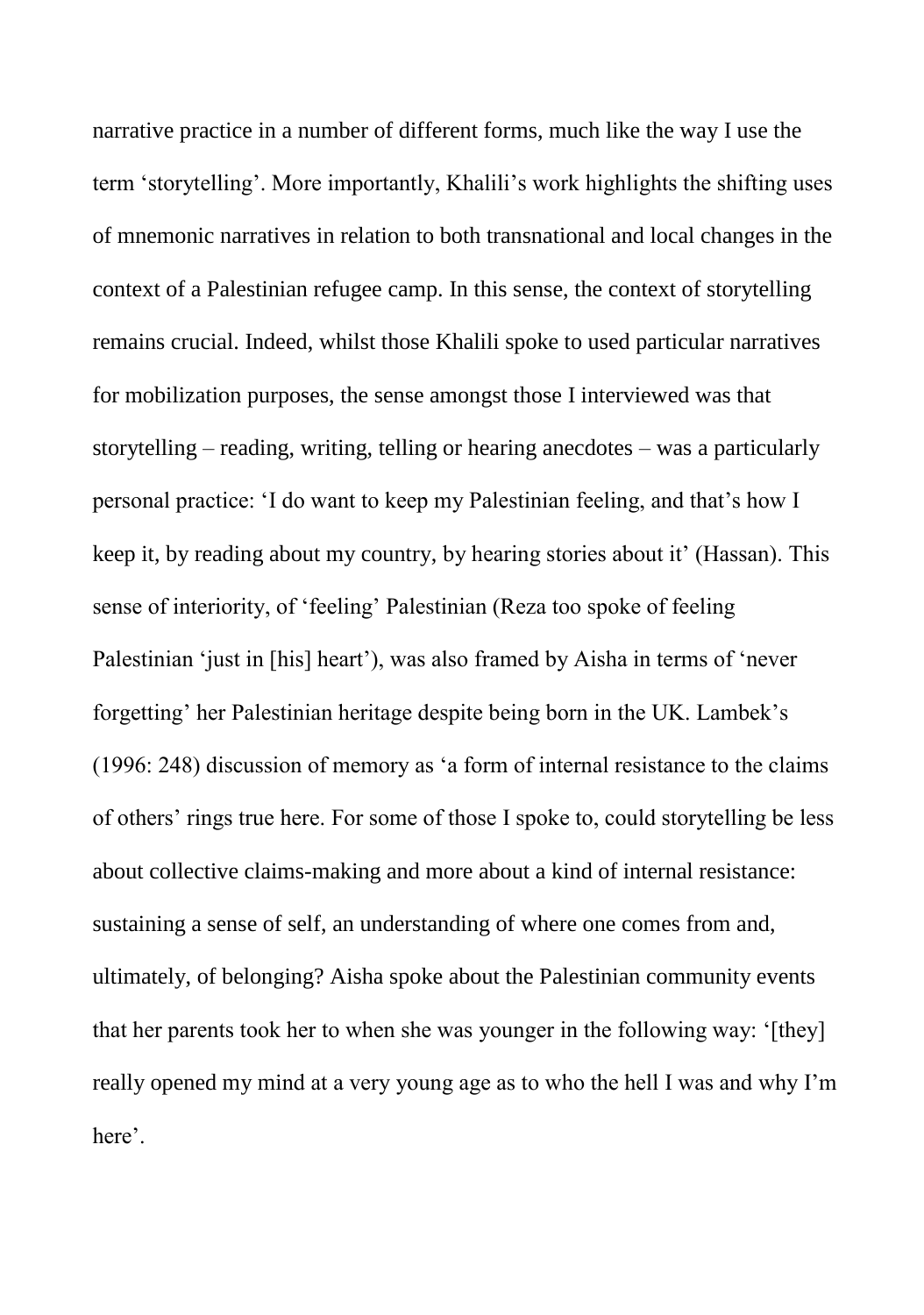My argument, then, is that storytelling might perform a similar function whilst allowing participants to avoid the pitfalls of being associated with 'aggressive' or 'trivializing' collective action. What might this interior form of resistance say about the opportunities for exploring or expressing what it means to be Palestinian for those living in the UK's current climate? In light of the context of Orientalizing discourses and the very real threat of securitization and restriction on movement described earlier, the resort to storytelling – a relatively private, less obviously antagonizing practice – makes absolute sense. Storytelling may also provide an important sense of belonging in a diasporic context which, as demonstrated, seems to actively seek to alienate and exclude racialized 'others'.

Furthermore, storytelling may not demand the same time-based commitments that involvement in collective action does. For those struggling to support a family here or in the form of remittances, storytelling may also offer a more practical means of re-appropriating and sustaining a sense of self in the face of Zionist and Orientalist narratives, both of which perpetuate ideas of political threat and cultural lack. This being said, when it comes to reading literature, spare time still appears to be a privilege of the few: 'Ghassan Kanafani, have you read about him? And I have his books here … I love his books. Whenever I have the chance I could read these Arabic books but I don't have much time now' (Elias).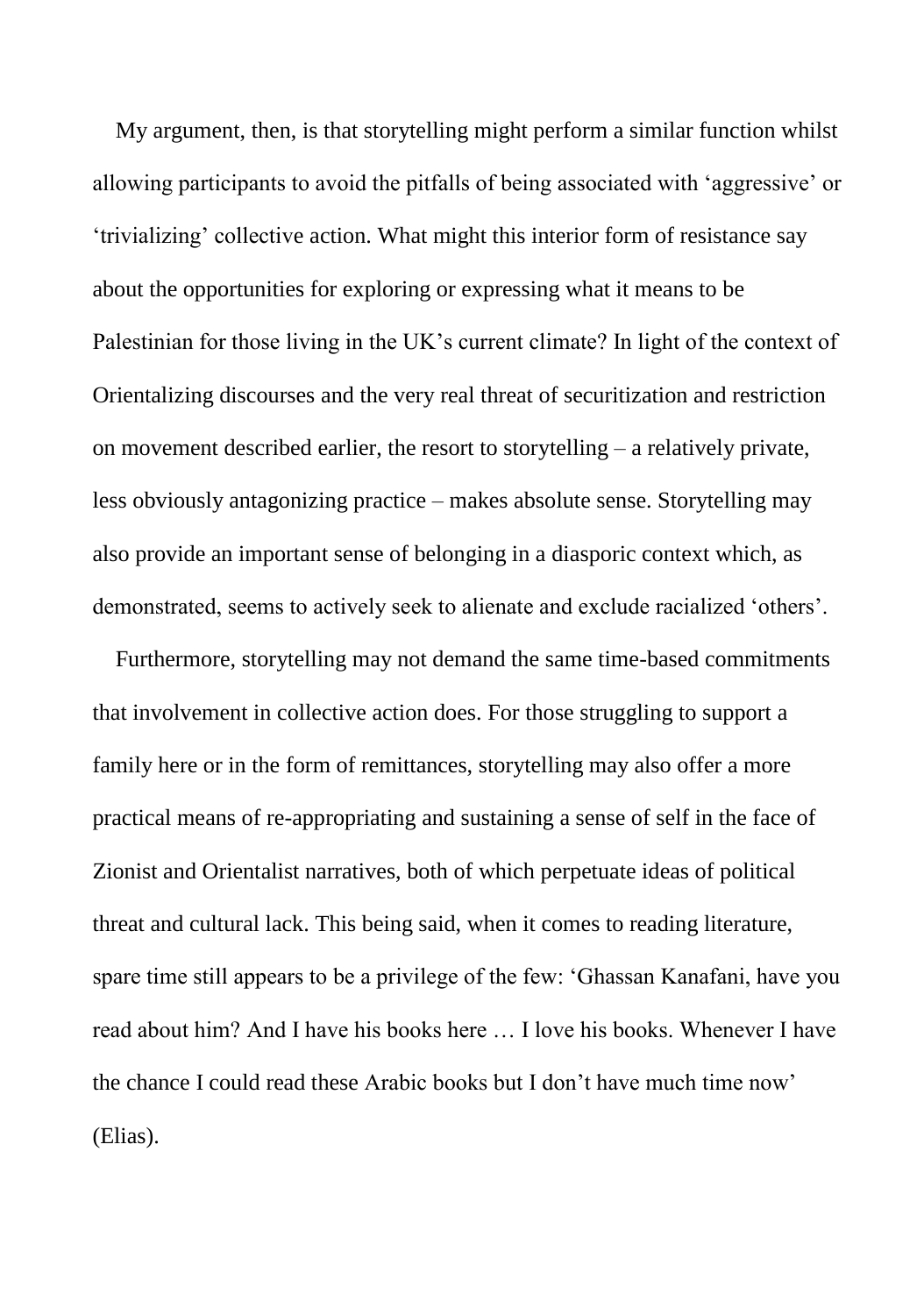To be sure, a story can speak volumes about the political, social and even economic context within which it is told. In some cases, storytelling may well play a role 'alongside the gun, the pamphlet, and the diplomatic delegation' (Harlow, 1987: xvii), or form part of a collective process of decolonization (Said, 1993). Elsewhere, storytelling might form part of the 'often altogether inaccessible' hidden transcript circulated within subordinate groups (Scott, 2008: 19), but the easy exchange of stories I experienced in conversation was suggestive of something much more humble: an opening, an opportunity for negotiating and engaging with issues both deeply personal and political within the wider constraints of diasporic life.

#### **Conclusion**

Tracing resistance from one local, micro-level manifestation – what I have termed 'storytelling' as an everyday expression of resistance – to the wider processes which shape it, exposes not only the multifariousness of resistance as embedded in the social, but also the facile nature of focusing solely on collective, so-called 'violent' acts of resistance.

The findings I have outlined point towards a number of things. First, expressions of diasporic resistance respond to both the wider struggles which they are aimed at (in this case, the occupation of Palestine) but also – and perhaps even more so – to the hegemonic structures within that very particular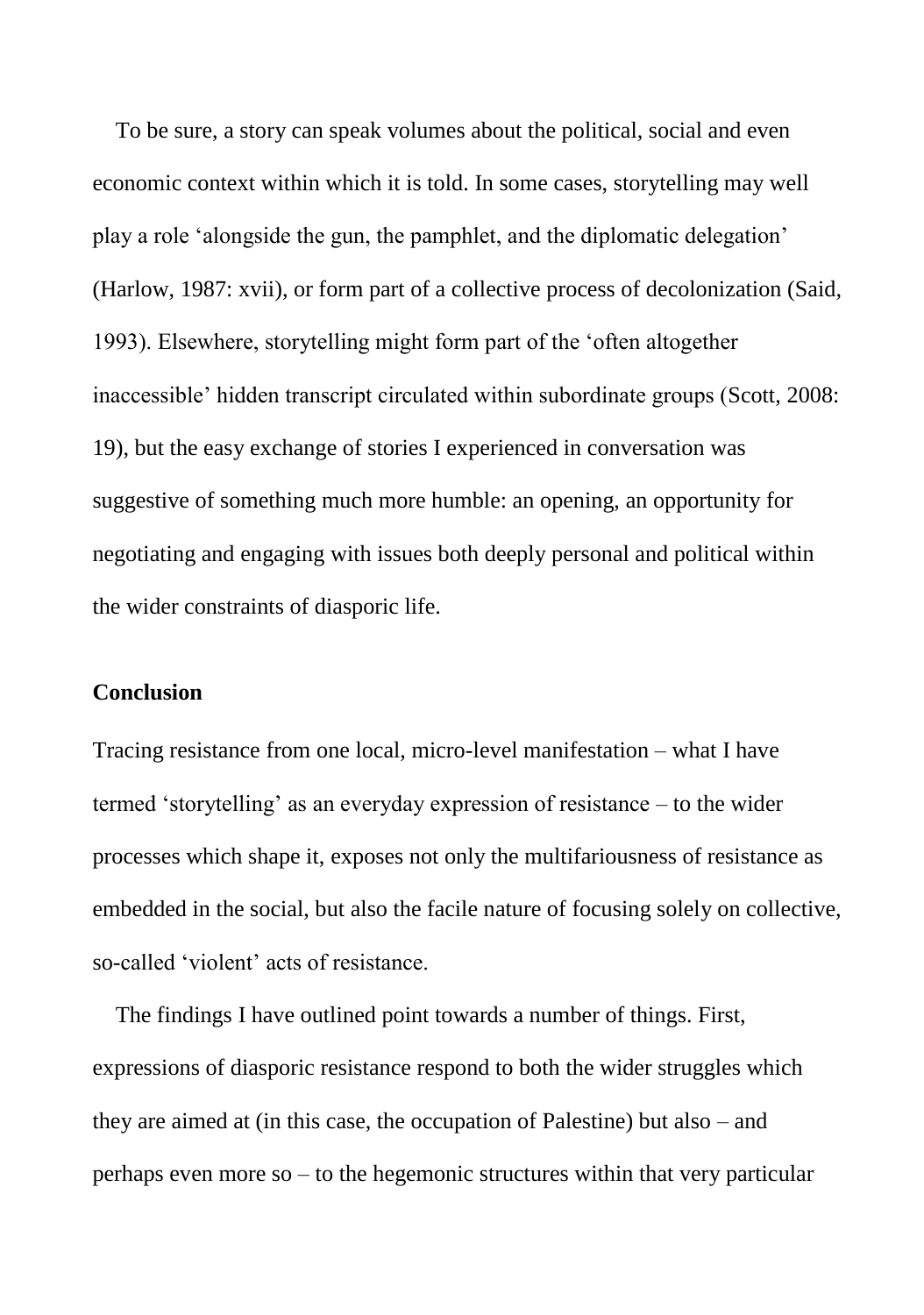diasporic context. Thus, a nuanced analysis of resistance necessitates a movement between both the local and the global, taking into account both contemporary and historical power relations. In this way, 'storytelling' speaks initially to decades of Zionist propaganda. But it may also provide a mode through which some Palestinians can address a strong sense of obligation towards resistance whilst avoiding reifying Orientalist constructions associated with collective opportunities for resistance here. I tentatively suggest that the various constraints and openings of living in the UK today as a Palestinian interact in ways that push those living here away from collective expressions of resistance and towards more individual – and indeed less visible, more privatized – acts. What is also clear is that an association with collective resistance is not a simple issue of self-projection or perception, but carries with it very real consequences related to the increased demonization and securitization of Muslim and migrant populations in the UK (see Kundnani, 2014). Not only are the Palestinians I spoke to less engaged with or committed to collective forms of resistance than much of the literature would have us believe, but some actively labour to distance themselves from it. In the current UK climate of extreme 'othering', where fears of political 'radicalization' abound, those I spoke to present counter-claims which surely deserve our attention.

There remains too a strong sense of cynicism amongst those I spoke to relating to the outcomes of collective resistance in Palestine over the last few decades. A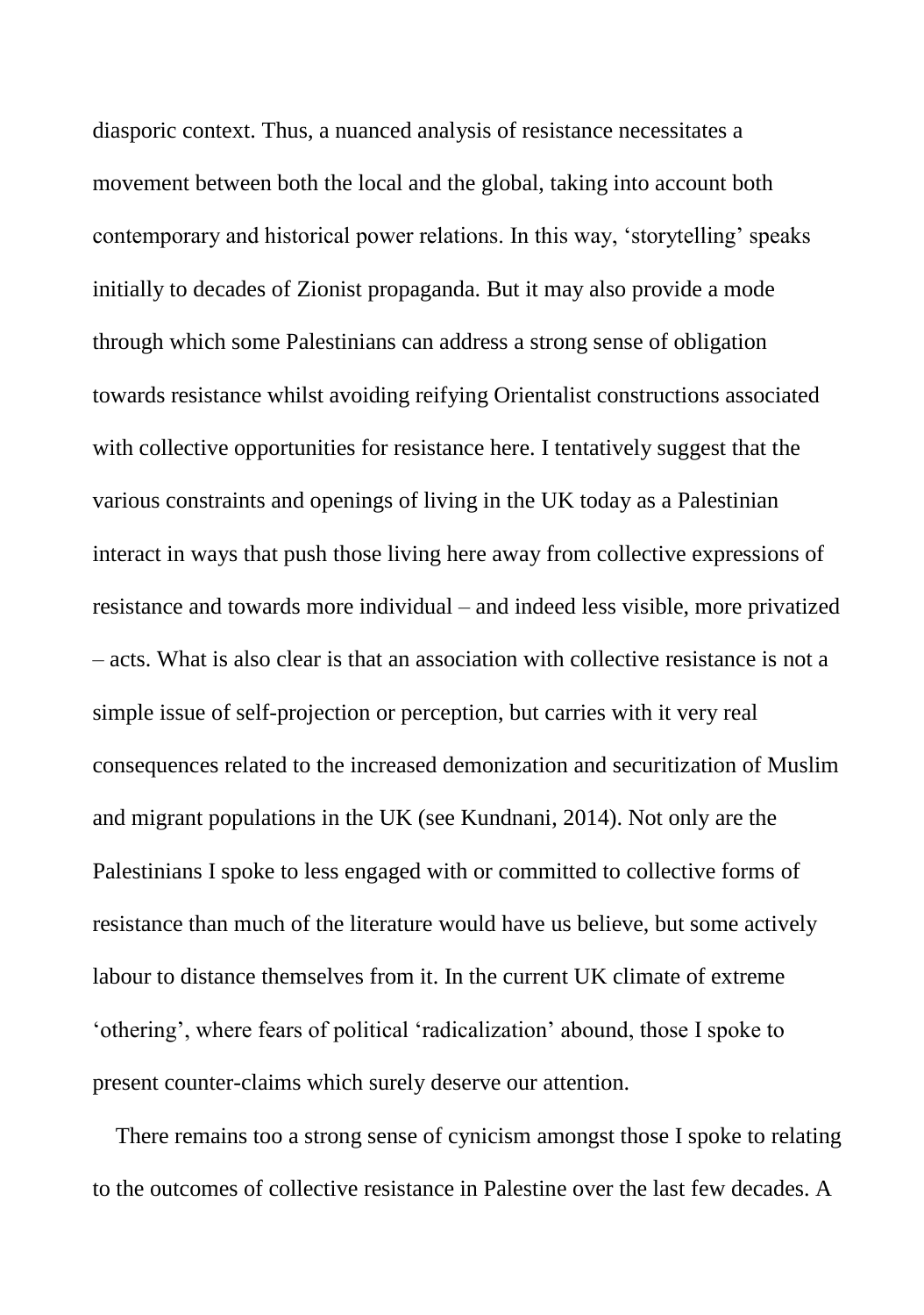number of participants spoke of the social and political costs of both intifadas, particularly in relation to the ongoing ramifications of the Oslo Accords and the establishment of the Palestinian Authority, a sentiment reflected amongst many of those residing in Palestine (Kelly, 2008: 357). Importantly, such a sentiment may compound a tendency towards individual expressions of resistance here in the UK.

Whilst this article has focused on postcolonial social processes as the loci of power, intersectional understandings of everyday resistance remain crucial yet rare (Johannson and Vinthagen, 2014: 8). Research into the ways in which other types of hegemonic power interact with everyday forms of resistance within a postcolonial context is in this sense paramount; this might include further research into the class dimensions of Palestinian diasporic resistance.

Studies such as Aouragh's (2012) which explore the internet as a mediating space for pro-Palestinian activism point to how we might move beyond an outdated, territorially-bound narrative of 'violent' resistance to consider how particular globalized spaces can also reconfigure expressions of resistance. Such perspectives must not fall into a trap of 'techno-optimism' (Fuchs, 2012: 777) however, and should be tempered by an ongoing commitment to understanding everyday resistance and power as complex and interdependent.

I have focused on Palestinian diasporic resistance, but I want to emphasize, finally, its relation and relevance to other struggles. I hope that the findings in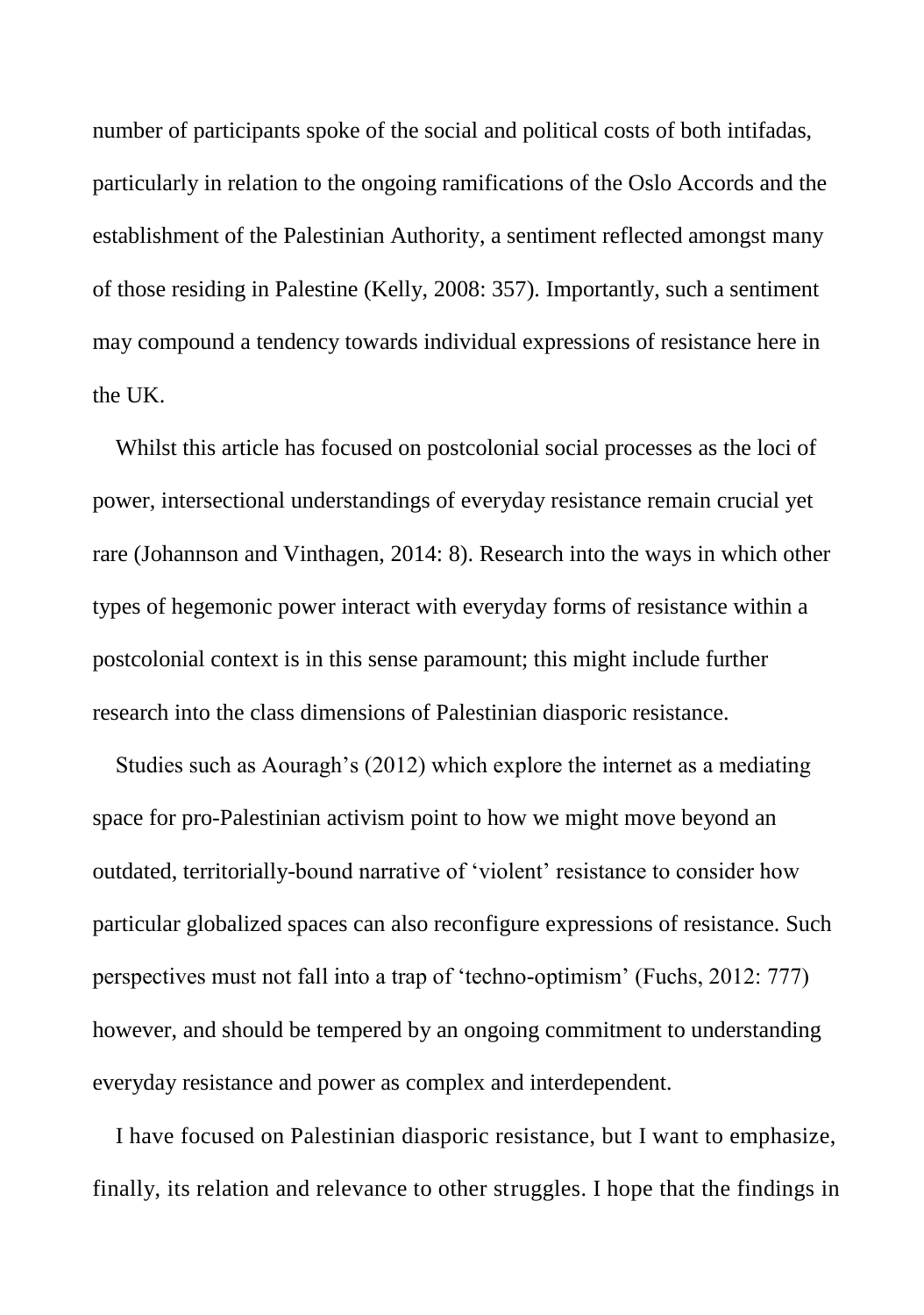this article provide an insight into the ways in which humans, displaced or otherwise absent from their homeland, find very meaningful expression in the 'everyday'. In the same way, the 'everyday' can be used as a mirror to the workings of wider postcolonial power relations. In our increasingly globalized world, new networks of communication make it even easier to sustain narratives, meaning and identities which transcend traditional boundaries, but a postcolonial analysis reminds us that the rippling effects of the past continue to circumscribe everyday resistance as much as new 'spaces' do. It has therefore never been more important to understand the ways in which diasporic resistance operates and contributes to struggles against oppression. Although those I spoke to constitute a minute example of such, I hope that their stories might act as a window into this world, for resistance not only takes place against the backdrop of tear gas and rubber bullets; it is happening right here in the UK, in subtle, and at times almost indecipherable ways.

## **Notes**

1. *Nakba* is an Arabic phrase meaning 'catastrophe'. It is often used to refer to the events of 1948 which saw hundreds of thousands of Palestinians forcibly displaced to make way for the establishment of the state of Israel.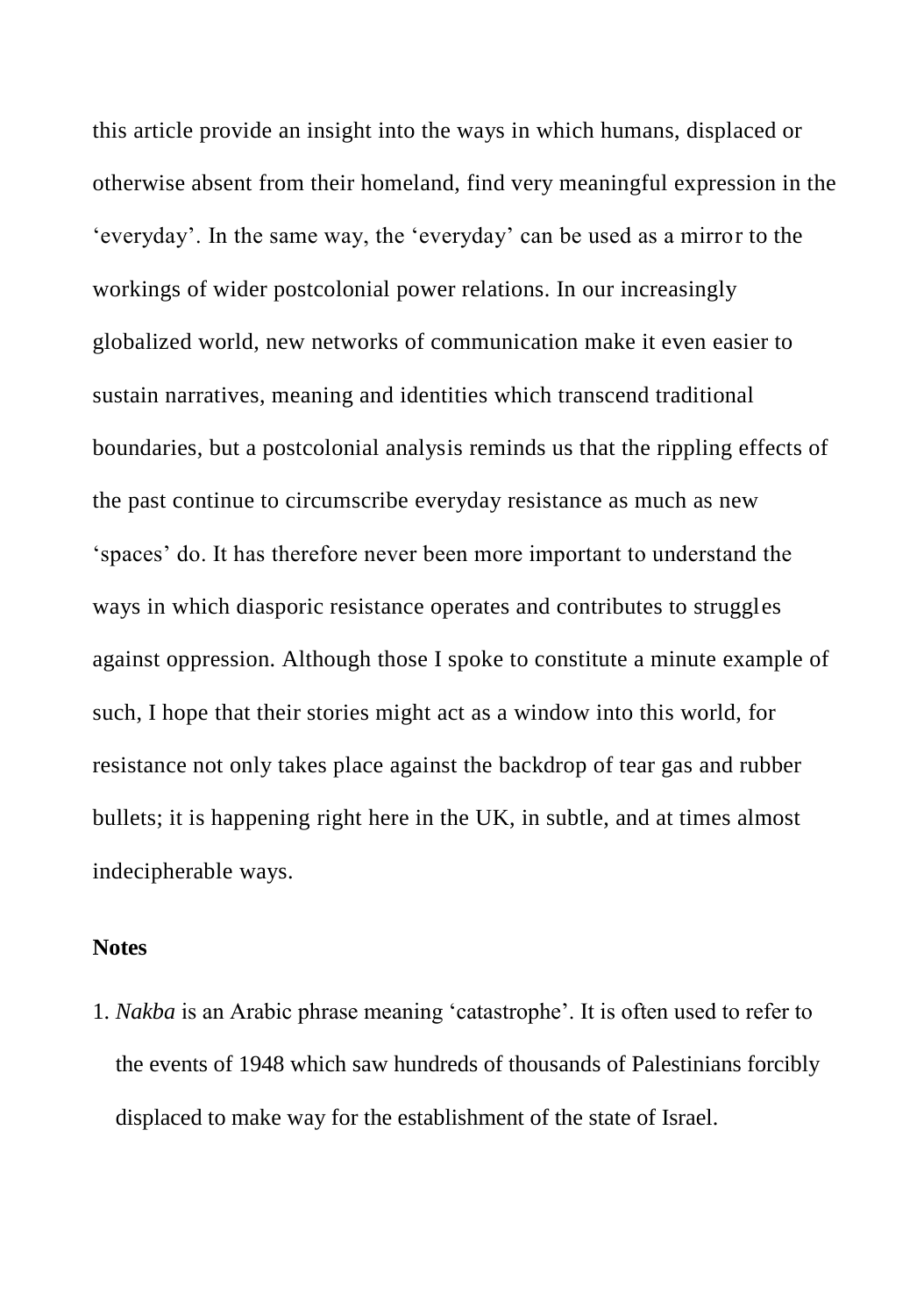- 2. *Shabab* is an Arabic phrase which, in the context of popular resistance, typically refers to male Palestinian youth.
- 3. The Erez border, or the Erez crossing, is an entry point into Northern Gaza via Israel. Movement of both people and cargo through the crossing is tightly controlled by Israeli authorities.

## **References**

- Abufarha N (2009) *The Making of a Human Bomb: An Ethnography of Palestinian Resistance.* Durham, NC: Duke University Press.
- Abu-Lughod L (1990) The romance of resistance: Tracing transformations of power through Bedouin women. *American Ethnologist* 17(1): 41–55.
- Aouragh M (2012) *Palestine Online: Transnationalism, the Internet and the Construction of Identity.* London: I.B. Tauris.
- Baroud R (2006) *The Second Palestinian Intifada: A Chronicle of a People's Struggle.* London: Pluto.
- Bayat A (2010) *Life as Politics: How Ordinary People Change the Middle East.*  Amsterdam: Amsterdam University Press.
- Bhabha HK (1984) Of mimicry and man: The ambivalence of colonial discourse. *October* 28(1): 125–133.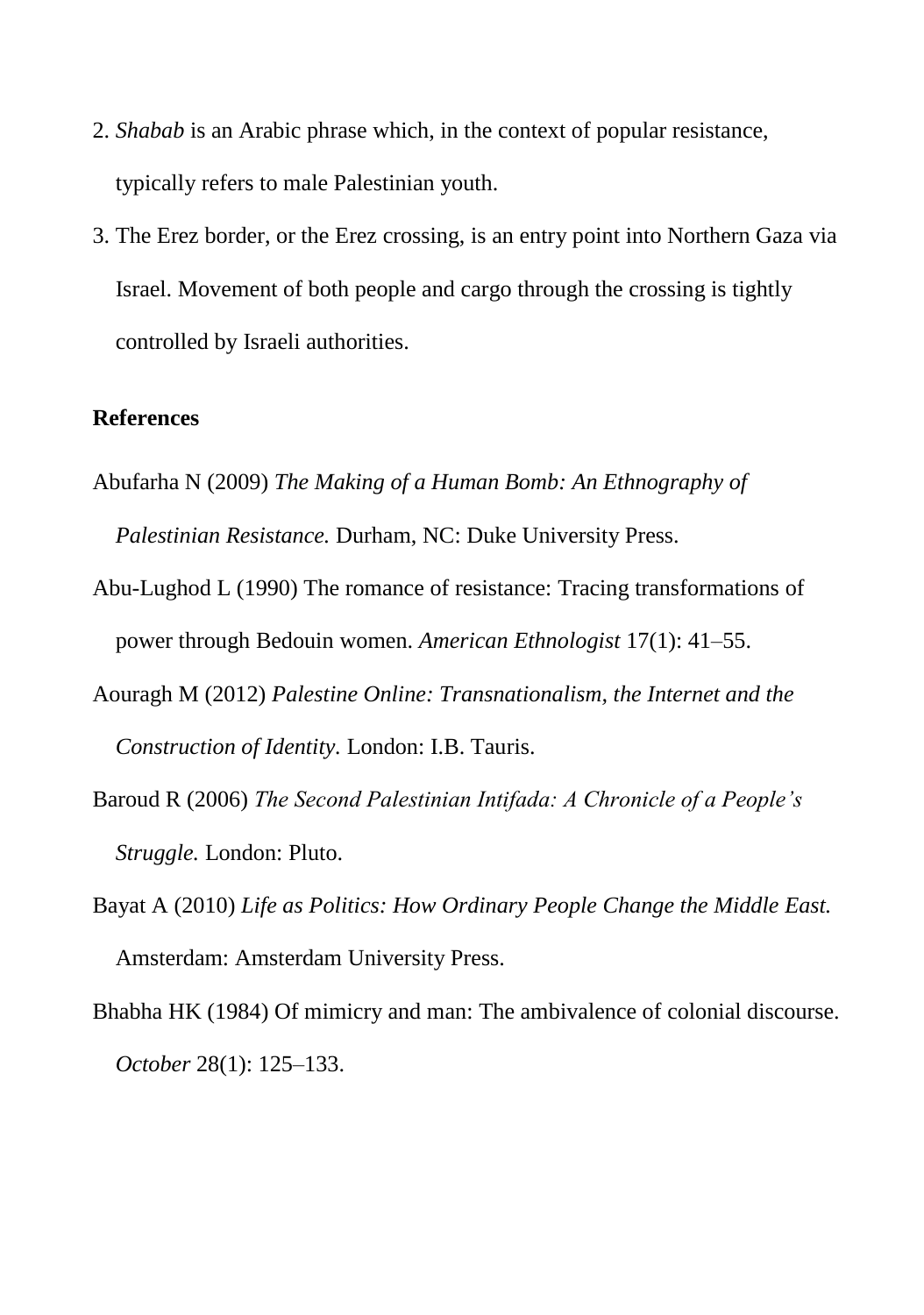- Booth R (2013) Want to become a British citizen? Better swot up on Monty Python. *The Guardian,* 27 January*.* Available (consulted 30 April 2015) at: <http://www.theguardian.com/uk/2013/jan/27/british-citizenship-test>
- Burawoy M (2013) Public sociology: The task and the promise. In: Gould K and Lewis T (eds) *Ten Lessons in Introductory Sociology.* Oxford: Oxford University Press, 279–299.

Fanon F (1986) *Black Skin, White Masks.* London: Pluto Press.

- Farris S (2012) Femonationalism and the regular army of labor called migrant women. *History of the Present* 2(2): 184–199.
- Foucault M (1978) *The History of Sexuality, Volume 1.* New York, NY: Pantheon Books.
- Fuchs C (2012) Some reflections on Manuel Castells' book *Networks of Outrage and Hope: Social Movements in the Internet Age. Communication, Capitalism and Critique* 10(2): 775–797.
- Gilroy P (2004) *After Empire: Melancholia or Convivial Culture?* London: Routledge.
- Glaser BG and Strauss AL (2004) Theoretical sampling. In: Seale C (ed.) *Social Research Methods: A Reader.* London: Routledge, 261–268.
- Hallward M and Norma J (eds) (2012) *Nonviolent Resistance in the Second Intifada: Activism and Advocacy.* New York, NY: Palgrave Macmillan,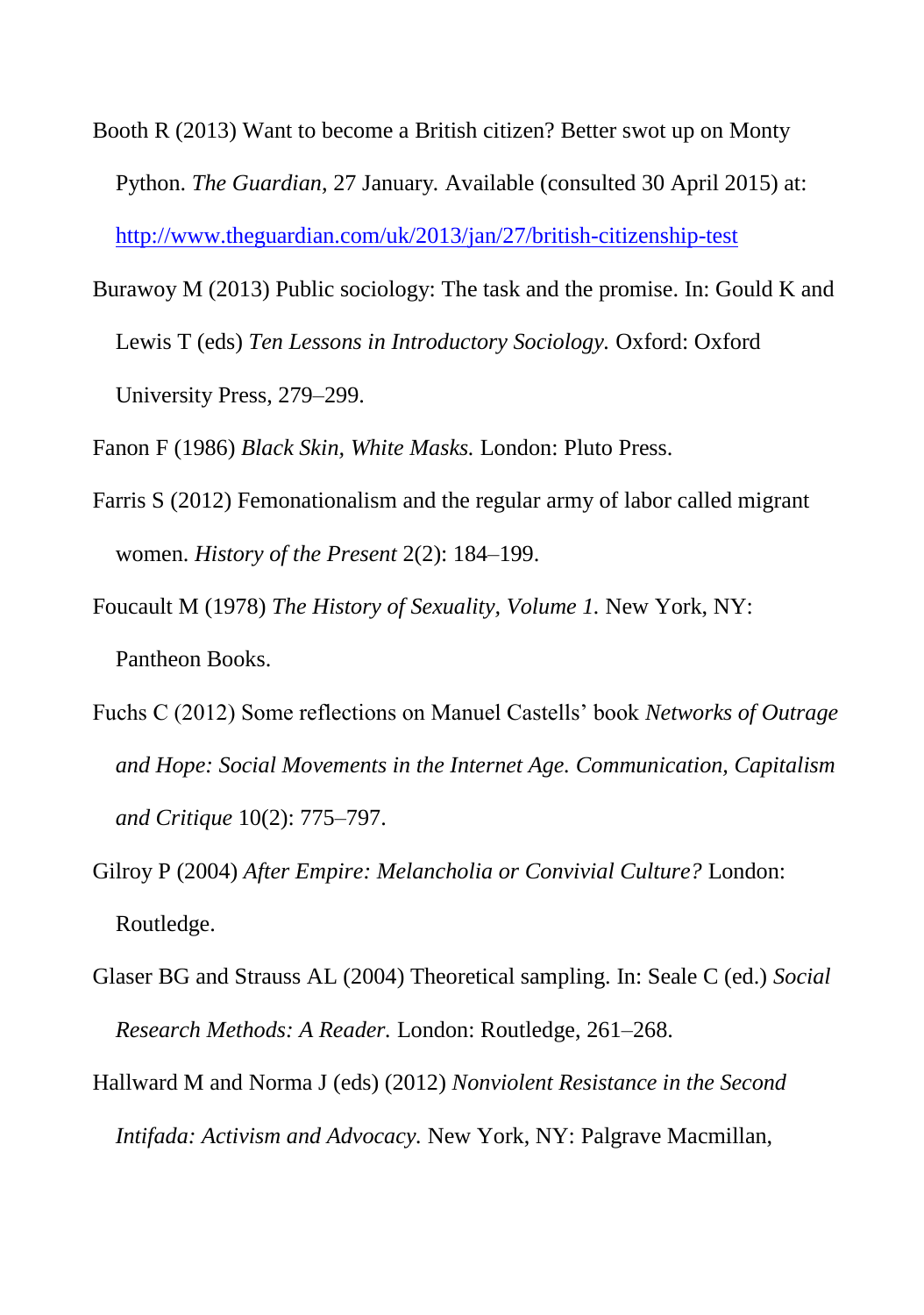- Hamilton P and Shopes L (eds) (2008) *Oral History and Public Memories.*  Philadelphia, PA: Temple University Press.
- Harlow B (1986) Return to Haifa: 'Opening the borders' in Palestinian literature. *Social Text* 13/14(1): 3–23.

Harlow B (1987) *Resistance Literature.* New York, NY: Methuen.

Johansson A and Vinthagen S (2014) Dimensions of everyday resistance: An analytical framework. *Critical Sociology.* Published online before print 12 May 2014. DOI: 10.1177/0896920514524604. Available (consulted 15 November 2014) at: http://

[crs.sagepub.com/content/early/2014/05/12/0896920514524604](http://crs.sagepub.com/content/early/2014/05/12/0896920514524604)

- Johnson P and Kuttab E (2001) Where have all the women (and men) gone? Reflections on gender and the second Palestinian intifada. *Feminist Review*  69(1): 21–43.
- Kanafani G (2000) *Palestine's Children: Returning to Haifa and Other Stories.*  London: Lynne Rienner.
- Kelly T (2008) The attractions of accountancy: Living an ordinary life during the second Palestinian intifada. *Ethnography* 9(3): 351–376.
- Khalidi R (2010) *Palestinian Identity: The Construction of Modern National Consciousness*. New York, NY: Columbia University Press.
- Khalili L (2007) Heroic and tragic pasts: Mnemonic narratives in the Palestinian refugee camps. *Critical Sociology* 33(4): 731–759.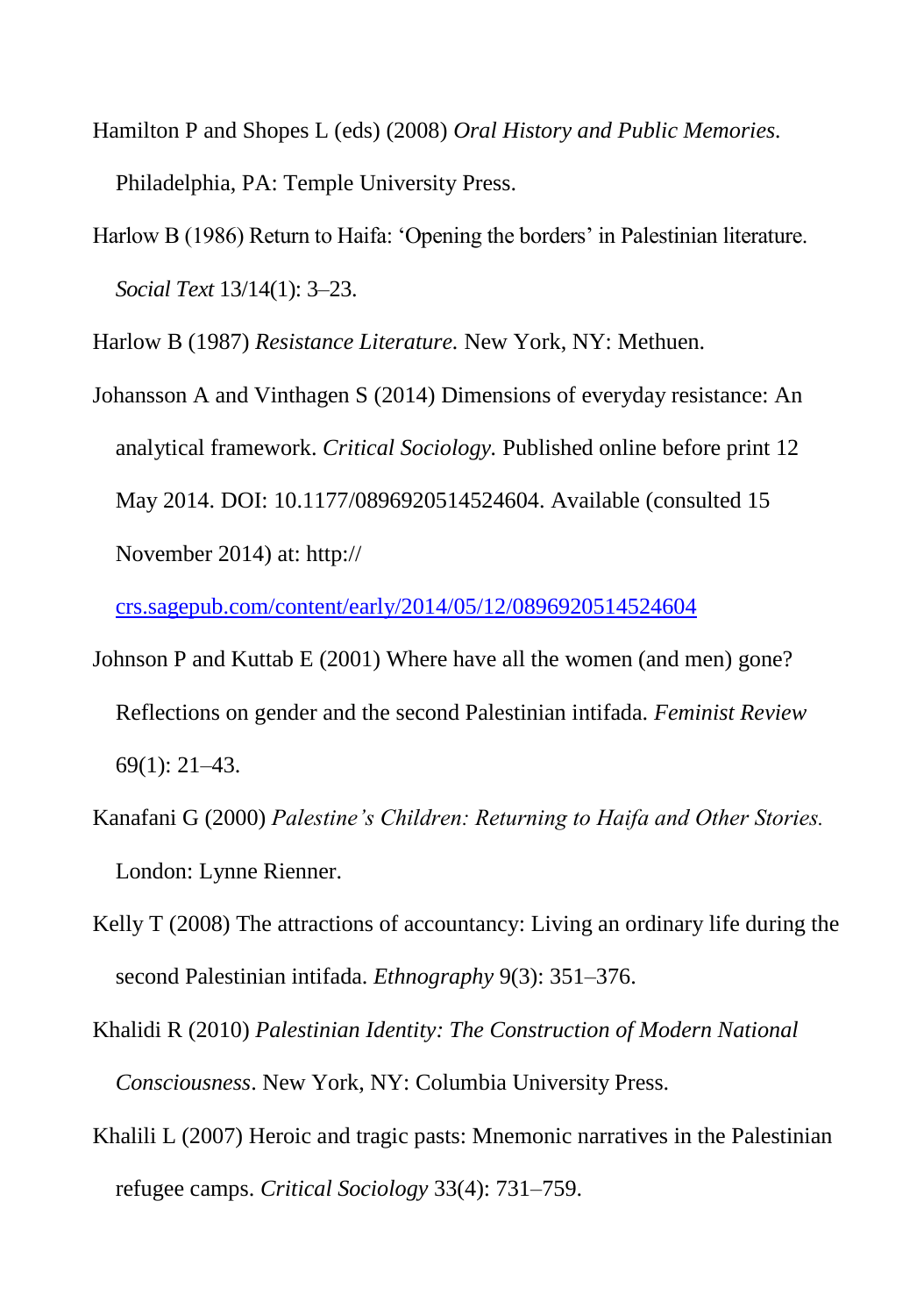- King ME (2007) *A Quiet Revolution: The First Palestinian Intifada and Nonviolent Resistance.* New York, NY: Nation Books.
- Kumar D (2012) *Islamophobia and the Politics of Empire.* Chicago, IL: Haymarket Books.
- Kundnani A (2014) *The Muslims Are Coming! Islamophobia, Extremism, and the Domestic War on Terror.* London: Verso.
- Lambek M (1996) The past imperfect: Remembering as moral practice. In: Antze P and Lambek M (eds) *Tense Past: Cultural Essays in Trauma and Memory.*  New York, NY: Routledge, 235–254.
- Long J (2006) Embodied politics: Palestinian students in the United Kingdom tackle media misrepresentations. *The Arab World Geographer* 9(3): 188–200.
- McDonald D (2013) *My Voice is My Weapon: Music, Nationalism, and the Poetics of Palestinian Resistance.* London: Duke University Press.
- Maines DR (1993) Narrative's moment and sociology's phenomena: Toward a narrative sociology. *The Sociological Quarterly* 34(1): 17–38.
- Masalha N (2012) *The Palestine Nakba: Decolonising History, Narrating the Subaltern, Reclaiming Memory.* London: Zed Books.
- Matar D (2006) Diverse diasporas, one meta-narrative: Palestinians in the UK talking about 11 September 2001. *Journal of Ethnic and Migration Studies*  32(6): 1027–1040.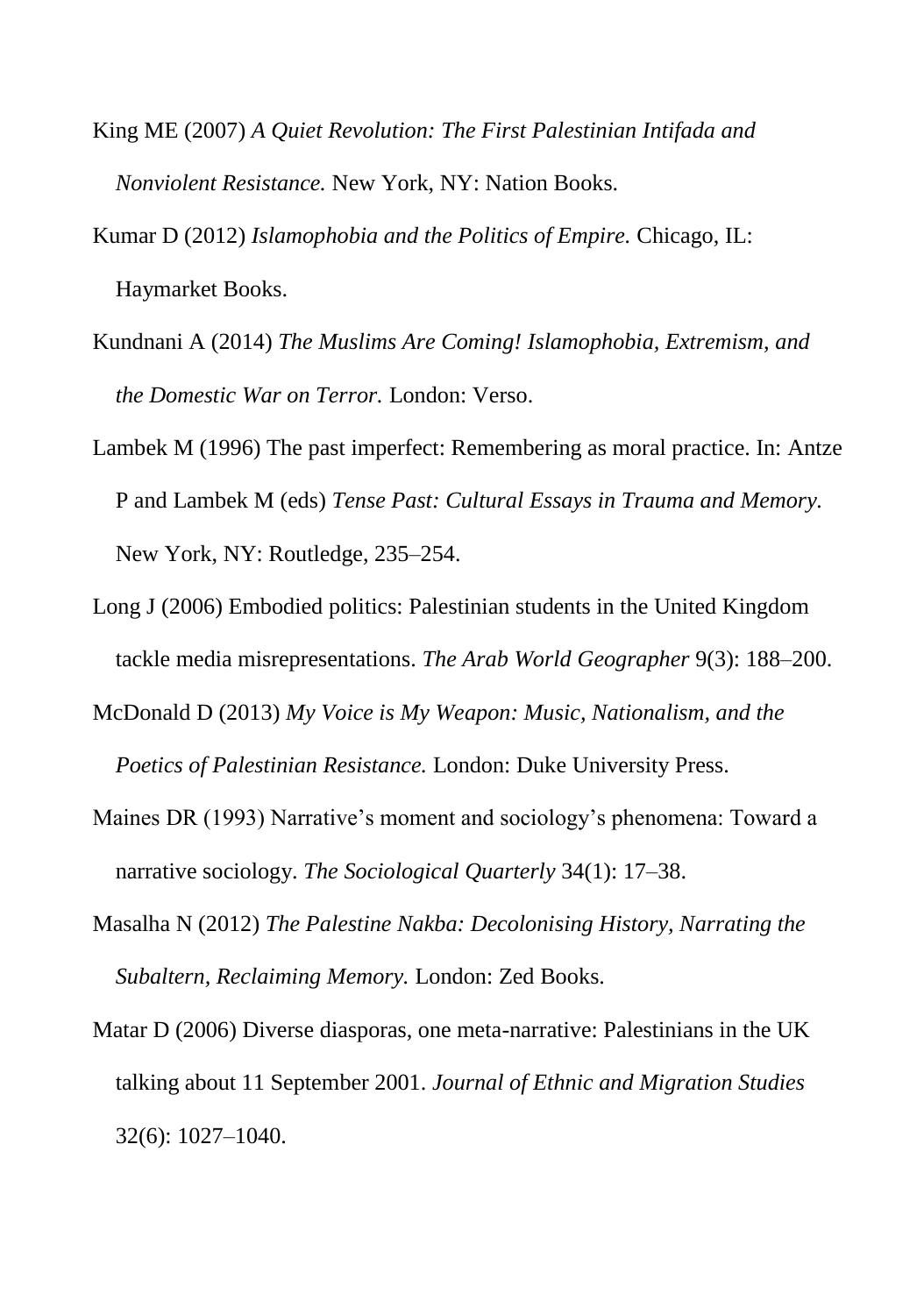- Nakhleh EA (1971) The anatomy of violence: Theoretical reflections on Palestinian resistance. *Middle East Journal* 25(2): 180–200.
- Neufeld D (2008) Parks Canada, the commemoration of Canada, and northern Aboriginal oral history. In: Hamilton P and Shopes L (eds) *Oral History and Public Memories.* Philadelphia, PA: Temple University Press, 7–29.
- Nugent M (2008) Mapping memories: oral history for Aboriginal cultural heritage in New South Wales, Australia. In: Hamilton P and Shopes L (eds) *Oral History and Public Memories.* Philadelphia, PA: Temple University Press, 47–64.
- Oakley A (2004) Interviewing women: a contradiction in terms (and a subsequent exchange with Joanna Malseed). In: Seale C (ed.) *Social Research Methods: A Reader.* London: Routledge, 261–268.
- Parry W (2010) *Against the Wall: The Art of Resistance in Palestine.* London: Pluto Press.
- Peretz D (1990) *Intifada: Palestinian Uprising.* Boulder*,* CO: Westview Press.
- Peteet J (1994) Male gender and rituals of resistance in the Palestinian intifada: A cultural politics of violence. *American Ethnologist* 21(1): 31–49.
- Puar JK (2006) Mapping US homonormativities. *Gender, Place and Culture*  13(1): 67–88.
- Rabbani M (1996) Palestinian authority, Israeli rule: From transitional to permanent arrangement. *Middle East Report* 201(1): 2–6.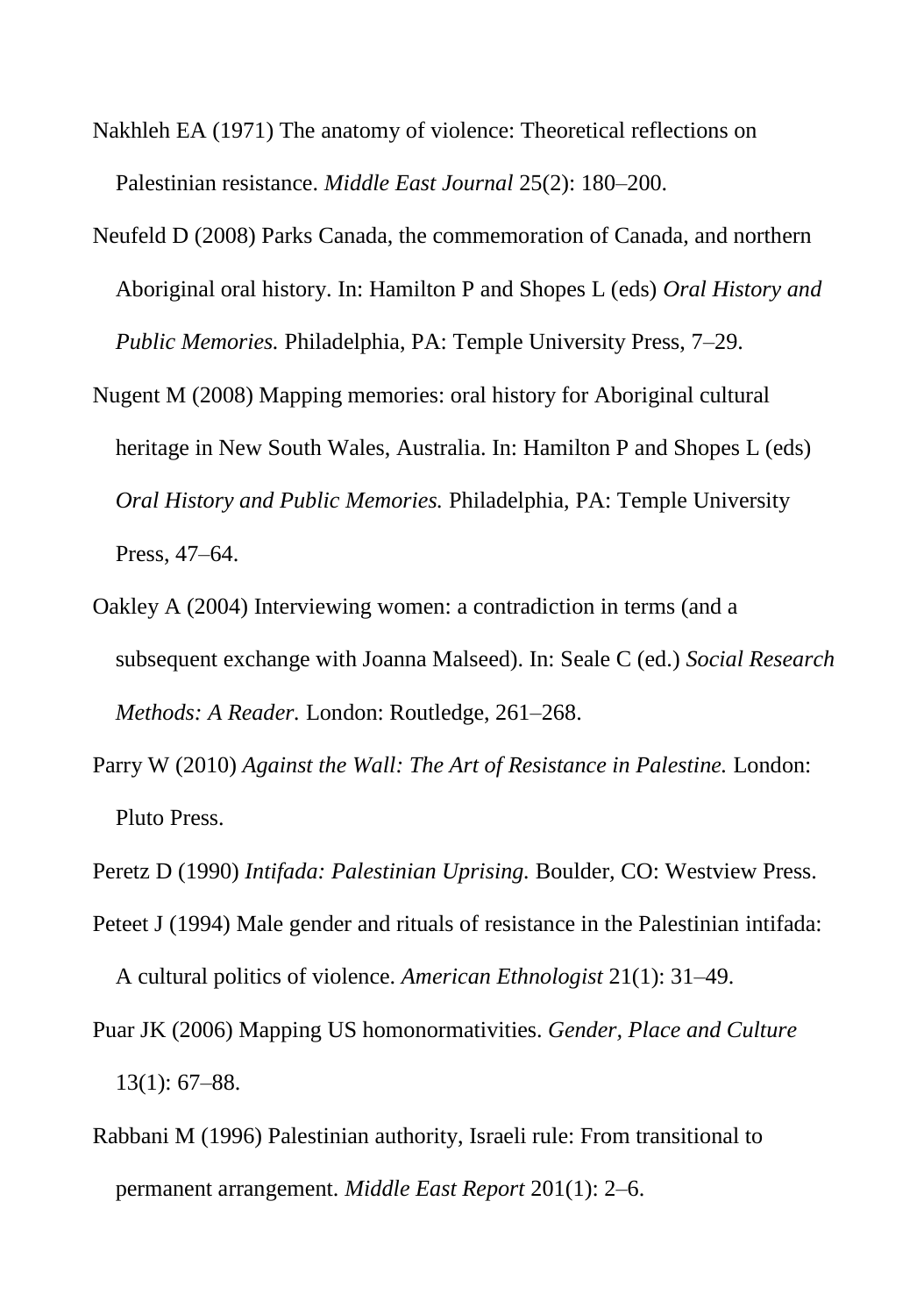Sabbagh K (2012) *Britain in Palestine.* Warwickshire: Skyscraper Publications. Said EW (1992) *The Question of Palestine.* New York, NY: Vintage Books. Said EW (1993) *Culture and Imperialism.* London: Chatto & Windus Ltd. Said EW (2003) *Orientalism.* London: Penguin Books.

Sayigh Y (1999) *Armed Struggle and the Search for State: The Palestinian National Movement, 1949–1993*. Oxford: Oxford University Press.

Scott JC (2008) *Domination and the Arts of Resistance: Hidden Transcripts.* London: Yale University Press.

Siddiq M (1984) *Man Is a Cause: Political consciousness and the fiction of Ghassan Kanafani.* London: University of Washington Press.

Sivanandan A (2008) Catching history on the wing. *Institute of Race Relations Conference 2008,* 6 November*.* Available (consulted 14 April 2015) at:

<http://www.irr.org.uk/news/catching-history-on-the-wing/>

Smith A (2014) The UK must end its arms trade with Israel. *The Guardian,* 5 August*.* Available (consulted 14 April 2015) at:

http://www.theguardian.com/commentisfree/2014/aug/05/uk- arms-trade-israelbritain-gaza

Swedenburg T (1995) With Genet in the Palestinian field. In: Nordstrom C and Robben A (eds) *Fieldwork Under Fire: Contemporary Studies of Violence and Survival.* Oakland, CA: University of California Press, 25–40.